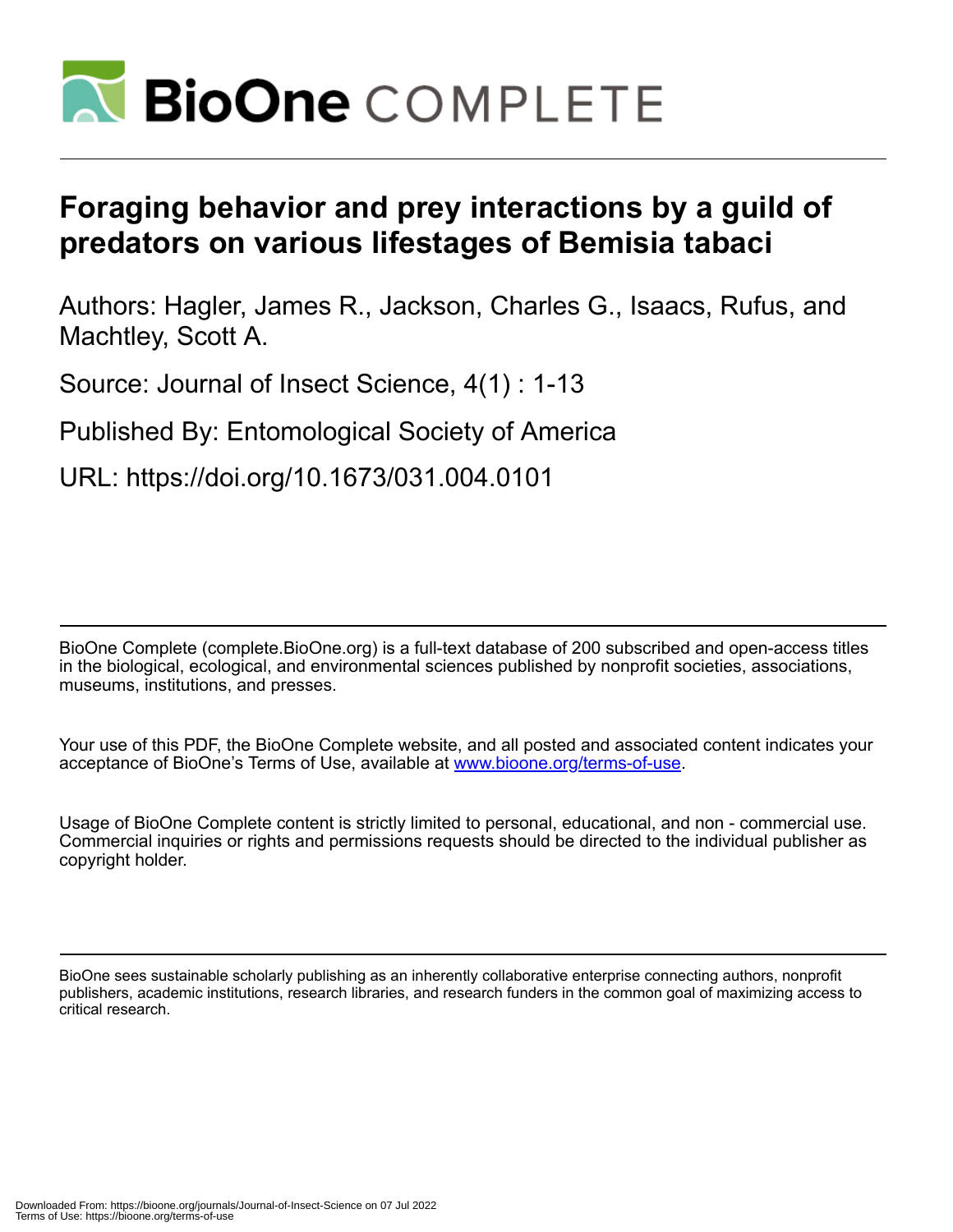

Hagler JR, Jackson CG, Isaacs R, Machtley SA. 2004. Foraging behavior and prey interactions by a guild of predators on various lifestages of *Bemisia tabaci*. 13pp. *Journal of Insect Science*, 4:1, Available online: insectscience.org/4.1

insectscience.org

## **Foraging behavior and prey interactions by a guild of predators on various lifestages of** *Bemisia tabaci*

**James R. Hagler, Charles G. Jackson, Rufus Isaacs<sup>1</sup> and Scott A. Machtley** 

*Western Cotton Research Laboratory, USDA-ARS, 4135 E. Broadway Road, Phoenix, Arizona, 85040 USA 1 Department of Entomology, 202 Center for Integrated Plant Systems, Michigan State University, East Lansing, MI 48824*

jhagler@ucrl.ars.usda.gov

Received 22 April 2003, Accepted 3 October 2003, Published 9 January 2004

## **Abstract**

The sweetpotato whitefly, *Bemisia tabaci* (Gennadius) is fed on by a wide variety of generalist predators, but there is little information on these predator-prey interactions. A laboratory investigation was conducted to quantify the foraging behavior of the adults of five common whitefly predators presented with a surfeit of whitefly eggs, nymphs, and adults. The beetles, *Hippodamia convergens* Guérin-Méneville and *Collops vittatus* (Say) fed mostly on whitefly eggs, but readily and rapidly preyed on all of the whitefly lifestages. The true bugs, *Geocoris punctipes* (Say) and *Orius tristicolor* (Say) preyed almost exclusively on adult whiteflies, while *Lygus hesperus* Knight preyed almost exclusively on nymphs. The true bugs had much longer prey handling times than the beetles and spent much more of their time feeding (35-42%) than the beetles (6-7%). These results indicate that generalist predators vary significantly in their interaction with this host, and that foraging behavior should be considered during development of a predator-based biological control program for *B. tabaci*.

*Keywords:* Predator-prey interactions, prey choice, sequence analysis, biological control, insect behavior

## *Abbreviation:*

ELISA enzyme-linked immunosorbent assay

## **Introduction**

The sweetpotato whitefly, *Bemisia tabaci* (Gennadius), strain B (= silverleaf whitefly, *B. argentifolii* Bellows and Perring) and other whitefly species are worldwide pests of many ornamental, greenhouse, and agricultural crops (Perring 1996; Naranjo and Ellsworth 2001). An enormous effort has been dedicated to studying the natural enemies of these pests (Gerling and Mayer 1996; Gerling et al. 2001). To date, most of the research on whitefly natural enemies has focused on evaluating the behavior and efficacy of parasitoids (Gerling 1986, 1992; Gerling et al. 2001). In contrast, while it is known that many predator species feed on whiteflies (Gerling 1990; Cock 1994; Breene et al. 1994; Nordlund and Legaspi 1996; Gerling et al. 2001), there is little published information on their prey preferences or specific foraging patterns. For example, with the exception of a few lacewing species (Or and Gerling 1985; Gerling 1986, 1990; Butler and Henneberry 1988; Kapadia and Puri 1989; Breene et al. 1992, 1994; Legaspi et al. 1994), very little is known about any predator's prey preference, consumption rate, or handling time for the various whitefly lifestages (Nordlund and Legaspi 1996; Hagler 2002).

Progress toward determining these basic foraging Downloaded From: https://bioone.org/journals/Journal-of-Insect-Science on 07 Jul 2022 Terms of Use: https://bioone.org/terms-of-use

characteristics has been slow, due in part to the difficulty of observing whitefly predation in the field. Whiteflies and many of their predators are small, elusive, and cryptic. Additionally, adult whiteflies and their predators are highly mobile. As a consequence, direct field observations of whitefly predation are tedious, time consuming, and can be disruptive to the normal foraging process (personal observation). Furthermore, continuous observation of an individual predator over an extended period of time is not practical in the field for those species that disperse readily and forage on the underside of the leaf. Because of these technical challenges, indirect techniques are used to examine the influence of whitefly predators. For example, we developed a whitefly-specific enzyme-linked immunosorbent assay (ELISA) for identifying whitefly remains in the guts of field-collected predators. However, this assay had three limitations: (1) the whitefly "egg-specific" monoclonal antibody used in the assay did not differentiate between an egg and a gravid female meal, (2) it did not detect predation on whitefly nymphs and adult males, and (3) the assay was not quantifiable (Hagler et al. 1993). As a consequence, the gut content immunoassay could not detect how many whiteflies were consumed or which lifestage were consumed (i.e., an egg, adult female, or a mixture of both).

This study was conducted to learn more about the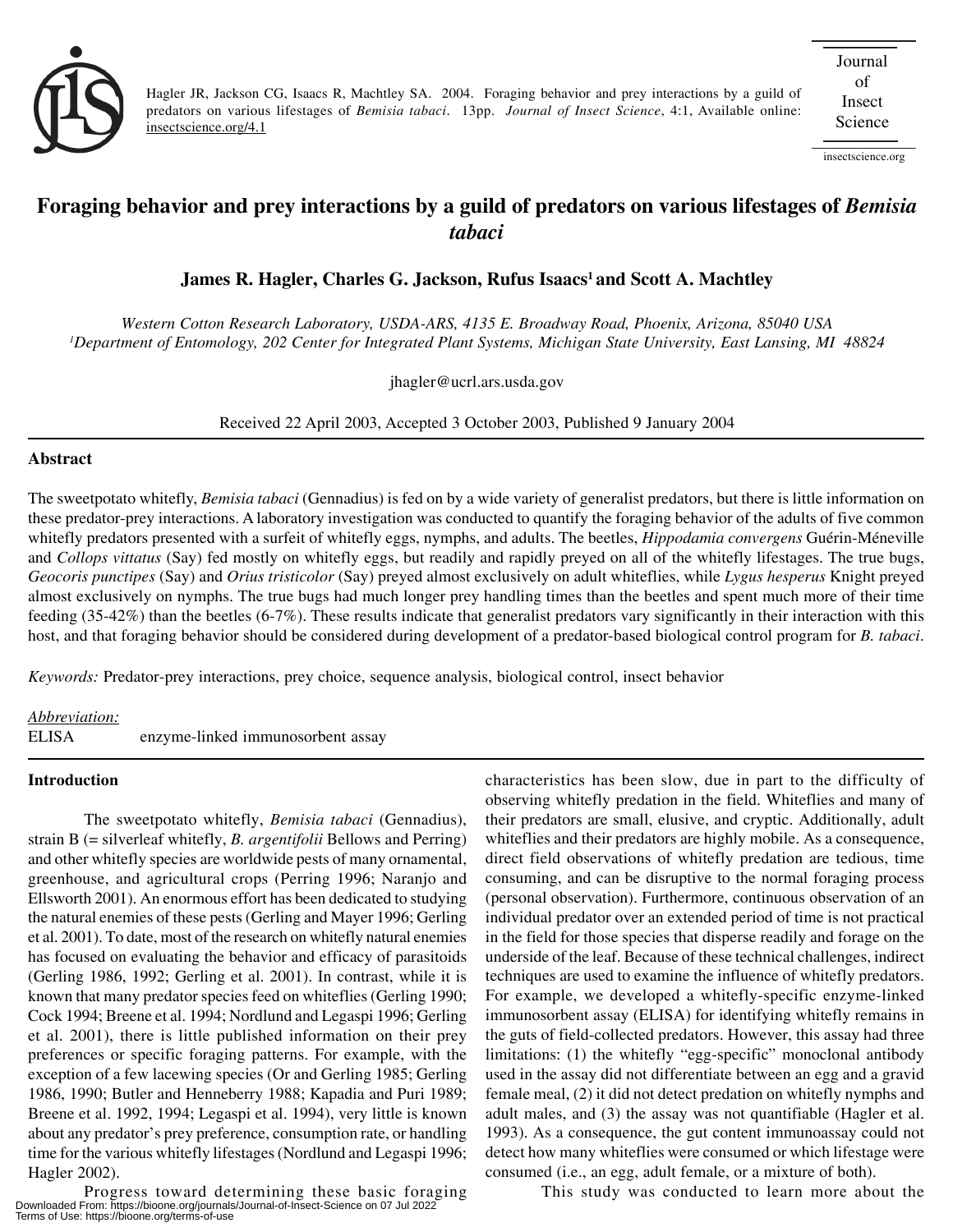Hagler JR, Jackson CG, Isaacs R, Machtley SA. 2004. Foraging behavior and prey interactions by a guild of predators on various lifestages of *Bemisia* 2 *tabaci*. 13pp. *Journal of Insect Science*, 4:1, Available online: insectscience.org/4.1

interactions of whitefly predators with their host. We directly observed the behaviors of 130 individuals, representing five predator species, in feeding arenas containing an abundance of whitefly eggs, nymphs, and adults on a cotton leaf disk. The whitefly predators examined were: *Hippodamia convergens* Guérin-Méneville (Coleoptera: Coccinellidae), *Collops vittatus* (Say) (Coleoptera: Melyridae), *Geocoris punctipes* (Say) (Heteroptera: Lygaeidae), *Orius tristicolor* (Say) (Heteroptera: Anthocoridae), and *Lygus hesperus* Knight (Heteroptera: Miridae). These predators were selected for this study because assays of predator gut content by ELISA have shown that they readily prey on whitefly (Hagler and Naranjo 1994a,b). Moreover, *L. hesperus* was included because it has been shown that this omnivorous pest is also a prolific whitefly predator (Hagler and Naranjo 1994a). Our specific objectives were to: (1) determine if these predators prefer a particular whitefly life stage, (2) determine the amount of and rate of whitefly consumption, and (3) compare predator foraging patterns between species.

## **Materials and Methods**

#### *Predators*

Adult predators of the five test species were collected with 36.0-cm diameter sweep nets from cotton, *Gossypium hirsutum* L. fields located at The University of Arizona's Agricultural Research Station, Maricopa, Arizona. The entire contents of the sweep net samples (e.g., arthropods and plant debris) were placed in a large communal rearing cage containing a potted cotton plant and held at  $27^{\circ}$ C in our laboratory. The predators were allowed to feed freely on any available prey collected in the sweep nets. The day before behavioral observations, a single adult predator was removed from the communal rearing container, placed individually into a clean Petri dish (9.0-cm diameter), and provided with only water.

## *Feeding arena*

Single '*Delta Pine 5415*' cotton plants were grown in 15.2 cm diameter pots in a greenhouse. Plants that were four to five weeks old were infested with adult whiteflies each week. When the plants were approximately eight to nine weeks old, a single leaf was removed from a plant and cut to fit exactly into the bottom of a 3.5cm diameter plastic Petri dish (the feeding arena). We selected leaves that contained numerous whitefly eggs and nymphs. The number of whitefly eggs and nymphs were counted on each leaf disk and placed abaxial side up into the bottom of the feeding arena. Adult whiteflies were then introduced into the arena and the Petri dish lid was placed over the top of the arena. A typical feeding arena contained a 3.5-cm diameter cotton leaf disk infested with an average  $(\pm SD)$  of 837.2  $\pm$  67.8, 704.4  $\pm$  60.0 and 43.1  $\pm$  1.5 eggs, nymphs, and adults (males and females at a 1:1 sex ratio), respectively.

#### *Behavioral observations*

A single, randomly selected predator (each predator species had an approximate sex ratio of 1:1), that had been held overnight without food was placed into the feeding arena and continuously monitored for 1 h under a dissecting microscope. Preliminary observations of the predator's behavior revealed several distinct behaviors that were common for each predator species. Subsequently, a behavioral ethogram (Lehner 1979) was developed and its components were programmed into The Observer®, a software program designed specifically for animal behavior research (Noldus Information Technology, Version 3.0, www.noldus.com). Descriptions of the predator behaviors that were observed and tabulated during this study are given in Table 1. For most of the 1 hour observations a new feeding arena was used for each observation. In a few instances, limitations in the number of available prey and plant material meant that a predator was removed from the arena after a 1 hour observation and replaced with another randomly selected predator of the same species. No more than two predators were observed consecutively in the same arena. All observations were made between  $08:00$  and  $12:00$  at  $27^{\circ}$  C. The feeding arenas were replaced daily with fresh plant and prey material.

#### *Data analysis*

The prey choice and the amount of time that each predator species spent feeding (i.e., handling time) on the various whitefly lifestages did not conform to the assumption of normality, so a Kruskal-Wallis one-way ANOVA on the ranked data was used to determine significant differences between prey choice and prey handling time for each predator species. For the prey choice analysis,

|  |  | Table 1. Descriptions of the behavioral events recorded for the predators exposed to a cotton leaf disk containing the various lifestages of Bemisia tabaci. |
|--|--|--------------------------------------------------------------------------------------------------------------------------------------------------------------|
|--|--|--------------------------------------------------------------------------------------------------------------------------------------------------------------|

| Observed                                      | Prey         | Description of                                                                                      |
|-----------------------------------------------|--------------|-----------------------------------------------------------------------------------------------------|
| behavior                                      | choice       | behavior                                                                                            |
| Walking                                       |              | Predator moving forward across the leaf surface                                                     |
| Resting                                       |              | Predator standing motionless                                                                        |
| Grooming                                      |              | Predator making rapid movements with its fore and hind legs across its body surface and antennation |
| Orienting                                     |              | Predator pivoting on the leaf without advancing in any particular direction                         |
| Probing                                       | Egg          | Predator probing an egg, but not feeding                                                            |
|                                               | Nymph        | Predator probing a nymph, but not feeding                                                           |
|                                               | Adult        | Predator probing an adult, but not feeding                                                          |
| Feeding                                       | Egg          | Predator consuming an egg                                                                           |
|                                               | Nymph        | Predator consuming a nymph                                                                          |
|                                               | Adult        | Predator consuming an adult                                                                         |
|                                               | <b>Plant</b> | Predator feeding on plant tissue                                                                    |
| Terms of Use: https://bioone.org/terms-of-use |              | Downloaded From: https://bioone.org/journals/Journal-of-Insect-Science on 07 Jul 2022               |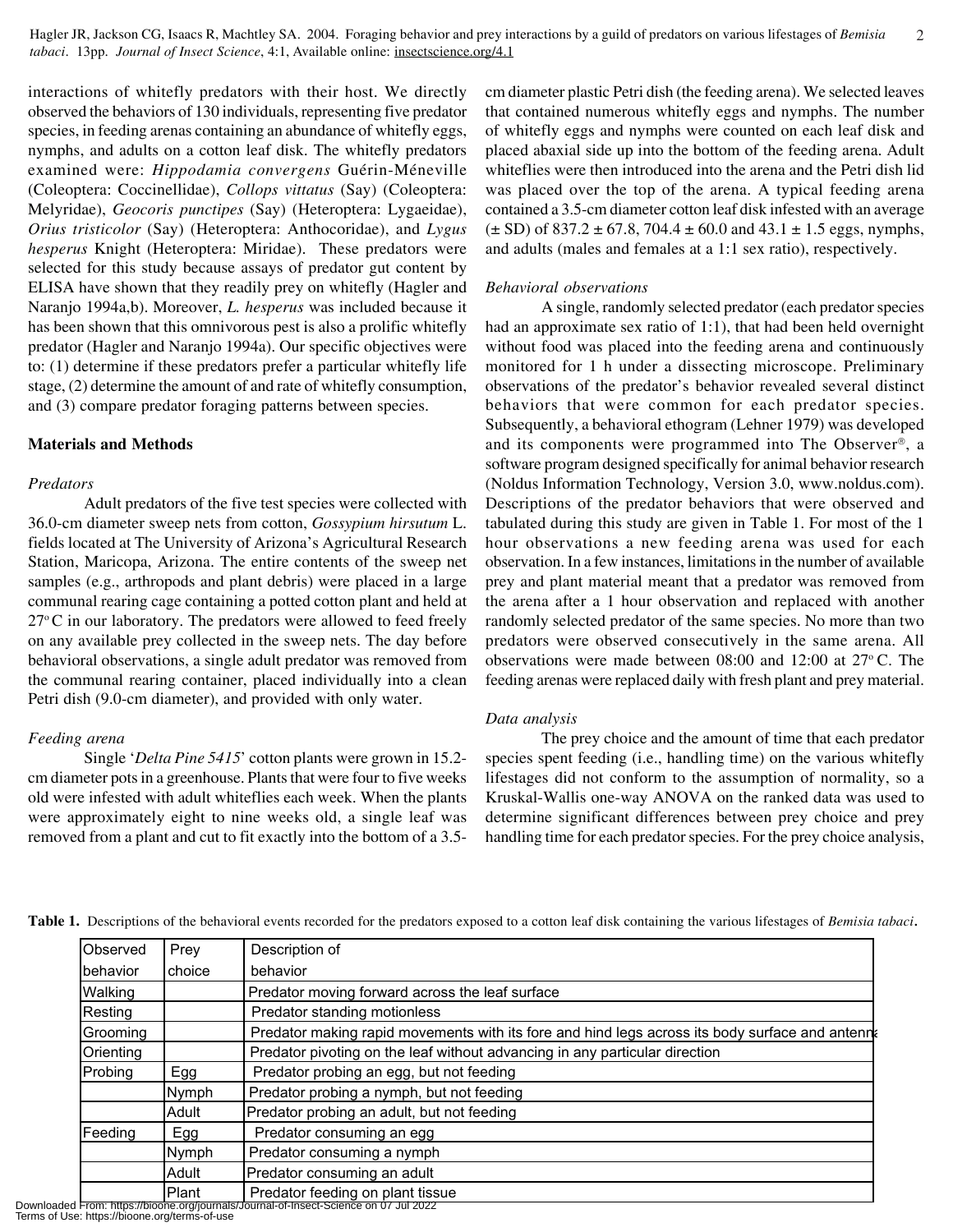Hagler JR, Jackson CG, Isaacs R, Machtley SA. 2004. Foraging behavior and prey interactions by a guild of predators on various lifestages of *Bemisia* 3 *tabaci*. 13pp. *Journal of Insect Science*, 4:1, Available online: insectscience.org/4.1

a Student Newman-Keuls multiple comparison test was used to separate statistical differences in prey choice ( $P = 0.05$ , SigmaStat Ver. 2.03, SPSS Inc., www.spss.com). For the prey handling time analysis, Dunn's multiple comparison test was used to separate statistical differences in handling time  $(P = 0.05)$ .

Behavior transition matrices were determined for each predator species by transferring the observational data obtained from the Observer® from columns of sequences into matrices of preceding and succeeding behavioral events as described by Lehner (1979) and Isaacs et al. (1999). Thereafter, each first-order transition (Slater 1973) from one behavior to the other was analyzed by a  $\chi^2$  test to identify those transitional behaviors that were significantly greater than expected by chance. This was done only for those transitions with a frequency greater than 1.0% of the total number of transitions in order to reduce the likelihood of making type II statistical errors (Isaacs et al. 1999). The critical P-value assigned to the  $\chi^2$  test was 0.001.

## **Results**

#### *Hippodamia convergens*

Adult *H. convergens* were most commonly observed eating whitefly eggs. On average,  $18.3 \pm 4.1$  eggs,  $6.2 \pm 1.5$  nymphs and  $9.6 \pm 1.5$  adults were consumed per hour of observation (Figure 1A). The time spent feeding on individual whitefly eggs was significantly less than the time spent feeding on nymphs and adults. The average feeding durations were  $5.0 \pm 0.4$ ,  $9.2 \pm 0.9$ , and  $11.0 \pm 0.9$ 0.4 seconds for eggs, nymphs, and adults, respectively (Figure 1B). *Hippodamia convergens* was rarely observed eating the cotton leaf.

Observations revealed that the proportion of time that *H. convergens* spent on each behavior was grooming (35%) > walking (19%), resting (18%), orienting (17%) > feeding (7%) > probing (4%) (Figure 1C). Even though *H. convergens* consumed twice as many eggs as adults, the majority of its feeding time (40%) was spent feeding on adults (Figure 1C).

*Hippodamia convergens* was very active, yielding a total of 3,464 behavioral events during 33 hours of observation (105.0 events per hour). The general sequence of behavioral events exhibited by *H. convergens* as revealed by the analysis of the transition matrix showed that there is a high likelihood that *H. convergens* will proceed from:

- (1) egg feeding to egg feeding or walking
- (2) adult feeding to orienting or walking
- (3) nymph feeding to nymph feeding or orienting
- (4) leaf feeding to walking
- (5) grooming to walking, resting or orienting
- (6) orienting to grooming, adult feeding or nymph feeding
- (7) adult probing to walking
- (8) egg probing to egg feeding
- (9) resting to grooming

(10) walking to grooming, adult feeding, adult probing or leaf feeding.

The most common behavioral sequence recorded was egg feeding followed by an additional egg feeding 7.8% (e.g., 272 of the 3464

behavioral events) of the time (Table 2). If an individual ate more Downloaded From: https://bioone.org/journals/Journal-of-Insect-Science on 07 Jul 2022 Terms of Use: https://bioone.org/terms-of-use



**Figure 1.** (A) Mean (± SD) frequency of *Hippodamia convergens* feeding on the various whitefly lifestages or on the cotton leaf. The letters above the error bars indicate significant differences as determined by the Student Newman-Keuls multiple comparison test ( $P = 0.05$ ,  $n = 33$  individuals observed for 1 hour each). (B) The mean (± SD) amount of time *H. convergens* spent feeding on the various whitefly lifestages or on the cotton leaf. The numbers inside the vertical bars are the total number of observations recorded during 33 hours of observation. The letters above the error bars indicate significant differences as determined by Dunn's multiple comparison test ( $P = 0.05$ ). (C) Time budgets for *H. convergens* in the feeding arena. Results are expressed as the percentage of total time spent in each behavioral element and on each feeding substrate over 33 hours of observation  $(n = 33$  individuals).

Egg 34%

than one egg in succession, an average of  $3.1 \pm 1.2$  (range 2 to 9) eggs were consecutively consumed. Interestingly, another of the significant transitions was nymph feeding followed immediately by another nymph feeding 1.0% of the time. If an individual ate more than one nymph in succession, an average of  $2.7 \pm 0.9$  (range 2 to 5) nymphs were consecutively consumed.

#### *Collops vittatus*

Adult *C. vittatus* were most commonly observed feeding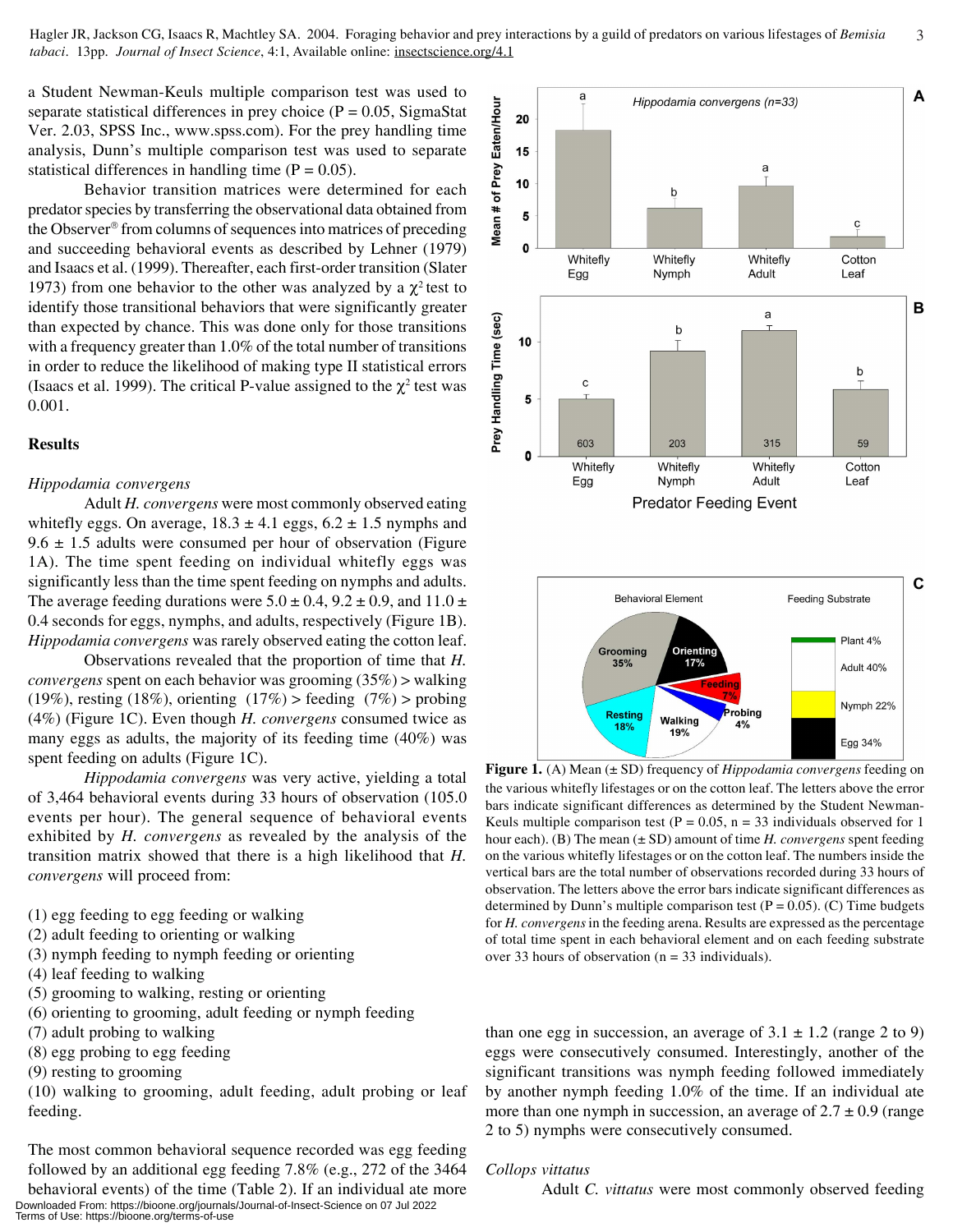Hagler JR, Jackson CG, Isaacs R, Machtley SA. 2004. Foraging behavior and prey interactions by a guild of predators on various lifestages of *Bemisia* 4 *tabaci*. 13pp. *Journal of Insect Science*, 4:1, Available online: insectscience.org/4.1

|                            | Succeeding behavioral event |       |                |                |          |               |             |                 |                |                |                |  |
|----------------------------|-----------------------------|-------|----------------|----------------|----------|---------------|-------------|-----------------|----------------|----------------|----------------|--|
|                            |                             |       | Feeding event  |                |          | Probing event |             | Other behaviors |                |                |                |  |
| Preceding behavioral event | Egg                         | Nymph | Adult          | Leaf           | Egg      | Nymph         | Adult       | Walking         | Resting        | Grooming       | Orienting      |  |
| Egg feeding                | 272                         | 35    | 4              | $\mathbf{0}$   | 34       | $\mathbf{0}$  | 3           | 182             | 8              | 19             | 46             |  |
| Nymph feeding              | 28                          | 36    | $\overline{2}$ | 0              | 3        | 0             | 0           | 51              | $\overline{2}$ | 3              | 78             |  |
| Adult feeding              | 12                          | 4     | 6              | 2              | 16       | 0             | 3           | 112             | 10             | 15             | 135            |  |
| Leaf feeding               | 1                           | 0     | 3              | 0              | 1        | 0             | $\mathbf 0$ | 47              | 3              | $\overline{2}$ | $\overline{2}$ |  |
| Egg probing                | 47                          | 2     | 16             | 0              | 0        | 4             |             | 30              | 6              | 27             | $\mathbf{0}$   |  |
| Nymph probing              | 0                           | 10    | 0              | $\mathbf 0$    | 4        | 0             | 1           | 11              | 0              | $\mathbf 0$    | $\mathbf 0$    |  |
| Adult probing              | 1                           | 5     | 6              | 0              | $\Omega$ | $\Omega$      | 10          | 81              | 16             | 10             | $\overline{2}$ |  |
| Walking                    | 141                         | 55    | 134            | 47             | 46       | 18            | 78          | $\mathbf 0$     | 81             | 199            | 23             |  |
| Resting                    | 9                           | 3     | 19             | 6              | 10       | 0             | 20          | 79              | $\mathbf{0}$   | 118            | 18             |  |
| Grooming                   | 31                          | 10    | 32             | $\overline{2}$ | 20       | $\mathbf 0$   | 10          | 173             | 137            | 0              | 89             |  |
| Orienting                  | 63                          | 48    | 94             | $\overline{2}$ | 1        | 4             | 0           | 34              | 25             | 120            | 0              |  |

**Table 2.** Frequencies of transitions between all observed behavioral events for adult *Hippodamia convergens* on cotton leaves that also contained whitefly eggs, nymphs, and adults. Transitions that were significantly more common than expected by chance are shown in grey boxes (chi-square, adjusted P<0.001).

on whitefly eggs. On average,  $13.0 \pm 5.6$  eggs,  $3.6 \pm 1.2$  nymphs, and  $7.6 \pm 1.1$  adults were consumed per hour of observation (Figure 2A). The feeding duration for individual eggs was significantly less than for whitefly nymphs and adults (Figure 2B). The average feeding durations were  $4.6 \pm 0.5$ ,  $6.6 \pm 1.0$ , and  $14.3 \pm 0.6$  seconds for eggs, nymphs, and adults, respectively (Figure 2B). *C. vittatus* was rarely observed eating the cotton leaf (Figure 2B).

Observations revealed that the proportion of time that *C. vittatus* spent on each behavior was walking (52%) > grooming  $(23%)$  > orienting  $(11%)$  > resting  $(7%)$ , feeding  $(6%)$  > probing (1%) (Figure 2C). Although *C. vittatus* ate significantly more eggs than adults, almost one half of its feeding time was spent consuming adult whiteflies (Figure 2C).

*C. vittatus* was very active yielding a total of 2,571 behavioral events during 30 hours of observation (85.7 events per hour). The behavioral sequence analysis revealed that there is a high likelihood that *C. vittatus* will proceed from:

- (1) adult feeding to walking and orienting
- (2) egg feeding to egg feeding, walking or orienting
- (3) nymph feeding to nymph feeding
- (4) leaf feeding to walking
- (5) grooming to walking
- (6) orienting to egg feeding
- (7) resting to walking and grooming

(8) walking to grooming, adult feeding, resting, egg feeding or leaf feeding (Table 3).

The most common behavioral sequences recorded were walking followed by grooming 13.0% of the time and grooming followed by walking 12.6% of the time. As with *H. convergens*, egg feeding

Downloaded From: https://bioone.org/journals/Journal-of-Insect-Science on 07 Jul 2022 Terms of Use: https://bioone.org/terms-of-use

followed immediately by another egg feeding (8.9% of the time) and nymph feeding followed immediately by another nymph feeding (1.1% of the time) were significant transitional behaviors. On average, if an individual ate more than one particular prey type in succession,  $3.5 \pm 1.7$  (range 2 to 15) eggs and  $2.4 \pm 0.5$  (range 2 to 3) nymphs were consecutively eaten.

## *Geocoris punctipes*

Adult *G. punctipes* were commonly observed feeding (9.8  $\pm$  2.7 times per hour) on the cotton leaf for extended periods of time  $(98.0 \pm 17.4$  seconds per feeding event) (Figure 3A-B). The frequency of predation on adult whiteflies was significantly greater than on eggs and nymphs (Figure 3B). Very few whitefly eggs and nymphs were eaten during the 18 hours of observation. On average,  $0.1 \pm 0.1$  eggs,  $1.1 \pm 0.3$  nymphs, and  $3.7 \pm 1.0$  adults, were consumed per hour of observation. The average feeding duration was  $8.5 \pm 0.5$ ,  $54.0 \pm 11.8$ , and  $111.5 \pm 9.8$  seconds for eggs, nymphs, and adults, respectively (Figure 3B).

Observations revealed that the proportion of time that *G. punctipes* spent on each behavior was feeding (40%) > resting (20%), walking (19%), grooming (18%) > orienting (2%) probing (1%) (Figure 3C). Overall, *G. punctipes* spent two-thirds of its feeding time eating the cotton leaf.

*G. punctipes* was an active predator yielding a total of 1,554 behavioral events during 18 hours of observation (86.3 events per hour). The general sequence of behavioral events exhibited by *G. punctipes* as revealed by the analysis of the transition matrix showed that there is a high likelihood that *G. punctipes* will proceed from:

(1) leaf feeding to orienting

(2) grooming to resting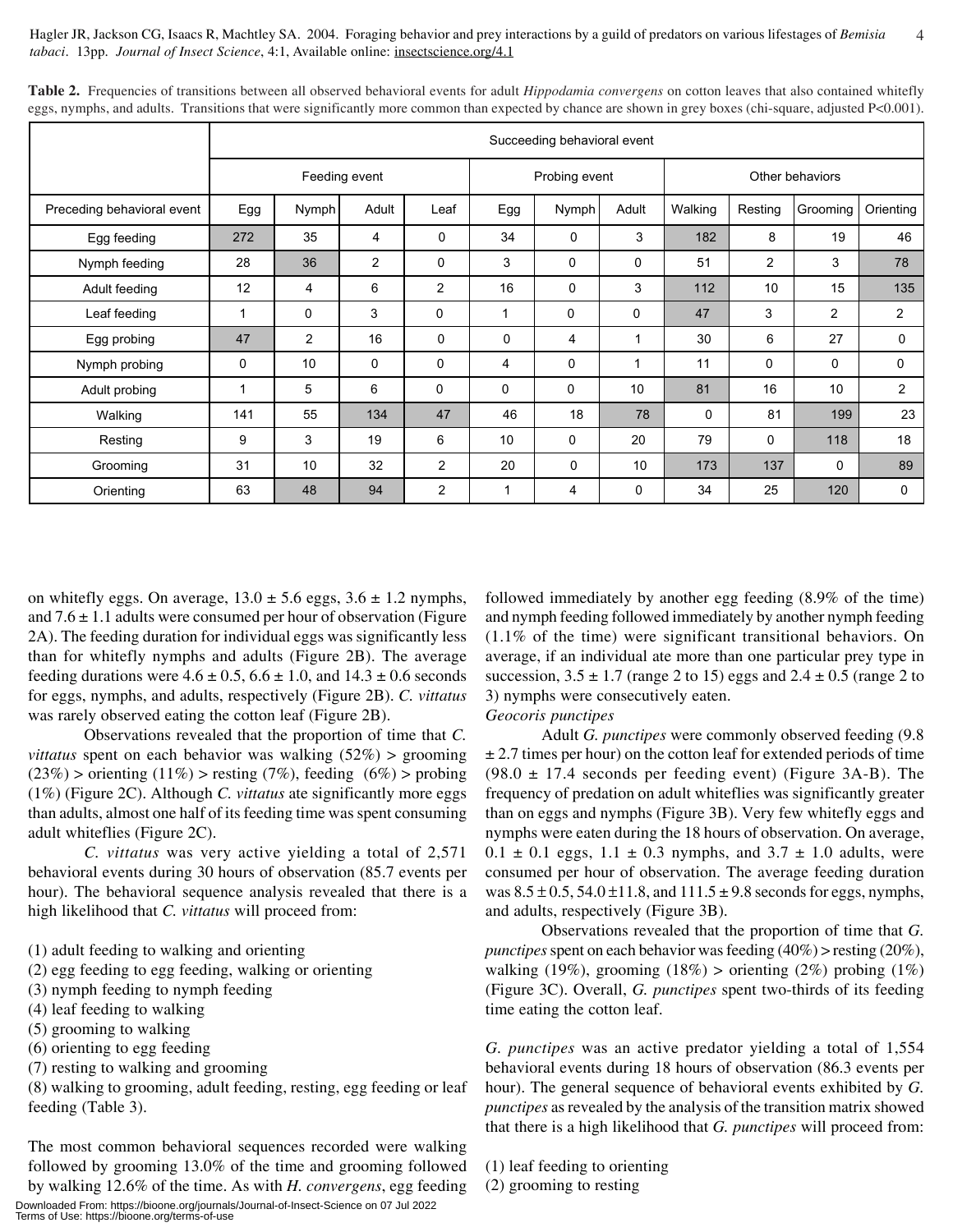Hagler JR, Jackson CG, Isaacs R, Machtley SA. 2004. Foraging behavior and prey interactions by a guild of predators on various lifestages of *Bemisia* 5 *tabaci*. 13pp. *Journal of Insect Science*, 4:1, Available online: insectscience.org/4.1



**Figure 2.** (A) Mean (± SD) frequency of *Collops vittatus* feeding on the various whitefly lifestages or on the cotton leaf. The letters above the error bars indicate significant differences as determined by the Student Newman-Keuls multiple comparison test ( $P = 0.05$ ,  $n = 30$  individuals observed for 1 hour each). (B) The mean (± SD) amount of time *C. vittatus* spent feeding on the various whitefly lifestages or on the cotton leaf. The numbers inside the vertical bars are the total number of observations recorded during 30 hours of observation. The letters above the error bars indicate significant differences as determined by Dunn's multiple comparison test (P = 0.05). (C) Time budgets for *C. vittatus* in the feeding arena. Results are expressed as the percentage of total time spent in each behavioral element and on each feeding substrate over 30 hours of observation ( $n = 30$  individuals).

**Figure 3.** (A) Mean (±S D) frequency of *Geocoris punctipes* feeding on the various whitefly lifestages or on the cotton leaf. The letters above the error bars indicate significant differences as determined by the Student Newman-Keuls multiple comparison test ( $P = 0.05$ ) (n = 18 individuals observed for 1 hour each). (B) The mean (± SD) amount of time *G. punctipes* spent feeding on the various whitefly lifestages or on the cotton leaf. The numbers inside the vertical bars are the total number of observations recorded during 18 hours of observation. The letters above the error bars indicate significant differences as determined by Dunn's multiple comparison test ( $P = 0.05$ ). (C) Time budgets for *G. punctipes* in the feeding arena. Results are expressed as the percentage of total time spent in each behavioral element and on each feeding substrate over 18 hours of observation ( $n = 18$  individuals).

A

B

C

Cotton

a

172

Cotton

Plant 66%

Adult 30%

Nymph 4% Egg  $<$ 1%

Leaf

Leaf

(3) orienting to leaf feeding

(4) adult probing to adult feeding

(5) resting to walking or grooming

(6) walking to resting.

The most common sequence recorded was walking followed by resting 13.4% of the time, and resting followed by walking 12.4%

Downloaded From: https://bioone.org/journals/Journal-of-Insect-Science on 07 Jul 2022 Terms of Use: https://bioone.org/terms-of-use

of the time (Table 4).

## *Orius tristicolor*

Adult *O. tristicolor* were most frequently observed eating the cotton leaf  $(3.7 \pm 2.0)$  times per hour) (Figure 4A). On average,  $0.1 \pm 0.1$  eggs,  $0.6 \pm 0.4$  nymphs, and  $2.1 \pm 0.5$  adults were consumed per hour of observation. The feeding duration on adult whiteflies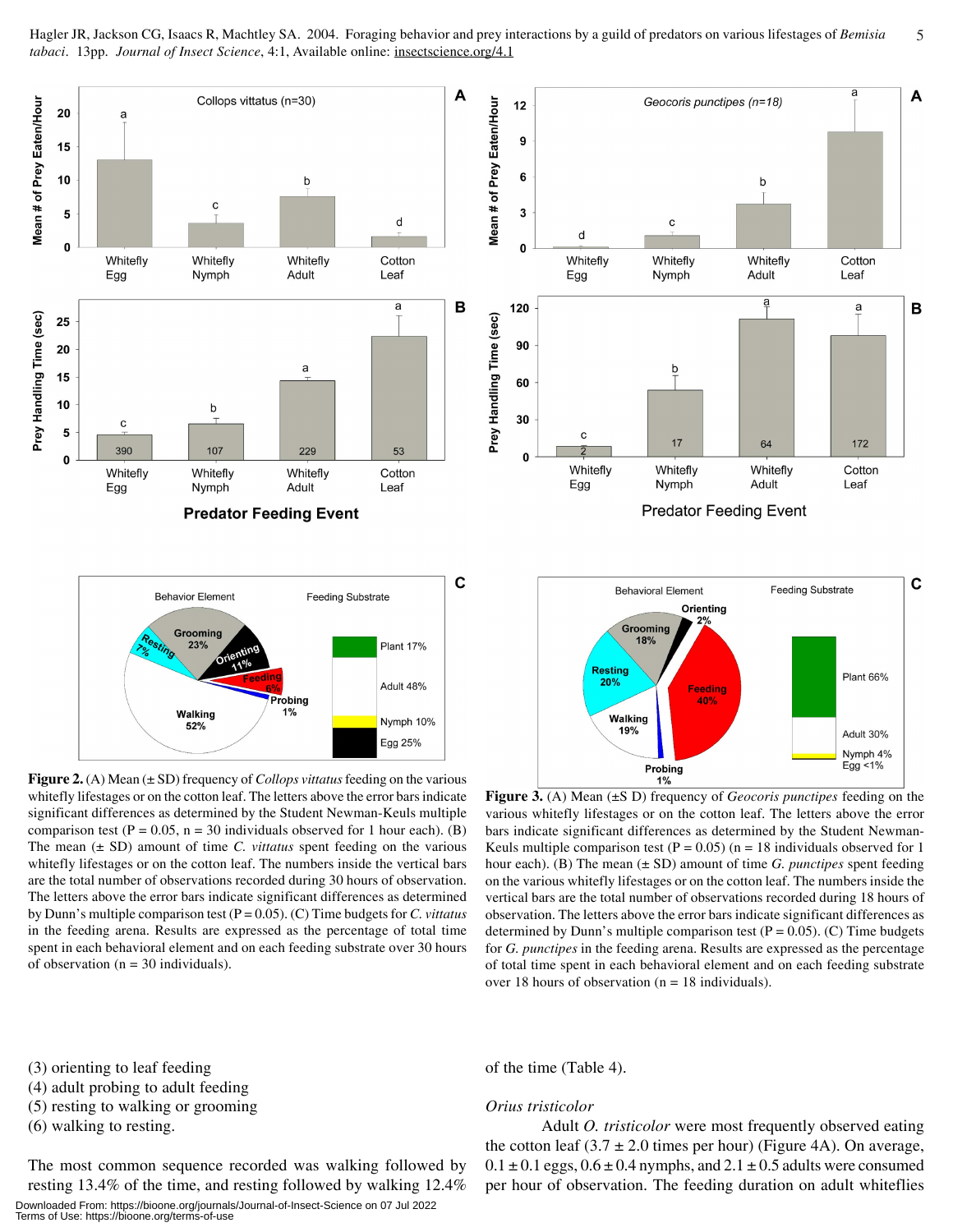Hagler JR, Jackson CG, Isaacs R, Machtley SA. 2004. Foraging behavior and prey interactions by a guild of predators on various lifestages of *Bemisia* 6 *tabaci*. 13pp. *Journal of Insect Science*, 4:1, Available online: insectscience.org/4.1

**Table 3.** Frequencies of transitions between all observed behavioral events for adult *Collops vittatus* on cotton leaves that also contained whitefly eggs, nymphs, and adults. Transitions that were significantly more common than expected by chance are shown in grey boxes (chi-square, adjusted P<0.001).

|                            | Succeeding behavioral event |                |                |                |                |               |              |                 |          |                |              |  |
|----------------------------|-----------------------------|----------------|----------------|----------------|----------------|---------------|--------------|-----------------|----------|----------------|--------------|--|
|                            |                             |                | Feeding event  |                |                | Probing event |              | Other behaviors |          |                |              |  |
| Preceding behavioral event | Egg                         | Nymph          | Adult          | Leaf           | Egg            | Nymph         | Adult        | Walking         | Resting  | Grooming       | Orientin     |  |
| Egg feeding                | 228                         | 21             | $\overline{7}$ | 3              | $\overline{7}$ | 1             | 0            | 59              | 4        | 5              | 55           |  |
| Nymph feeding              | 9                           | 28             |                | 0              | 2              | $\mathbf{0}$  | $\Omega$     | 45              |          | $\overline{2}$ | 19           |  |
| Adult feeding              | 1                           | 1              | 5              | 0              | 1              | $\Omega$      | $\Omega$     | 131             | 34       | 5              | 51           |  |
| Leaf feeding               | $\overline{2}$              | $\overline{2}$ | 1              | 0              | $\mathbf{2}$   | $\mathbf{0}$  | 0            | 42              | 2        | $\overline{2}$ | 0            |  |
| Egg probing                | 12                          | 2              | $\mathbf{0}$   | 3              | $\mathbf{0}$   |               | 0            | 6               | 0        | 2              | 1            |  |
| Nymph probing              | 0                           | 3              | $\Omega$       | 1              | $\Omega$       | $\Omega$      | 0            | 5               | $\Omega$ | $\Omega$       | $\mathbf{0}$ |  |
| Adult probing              | 0                           | 0              | $\mathbf{2}$   | 0              | $\Omega$       | $\mathbf{0}$  | 0            | 13              | 1        | 1              | 3            |  |
| Walking                    | 71                          | 39             | 174            | 41             | 14             | 5             | 17           | $\Omega$        | 136      | 335            | 19           |  |
| Resting                    | 3                           | $\mathbf 0$    | 5              | 4              | $\mathbf 0$    | 1             | 0            | 150             | $\Omega$ | 67             | 17           |  |
| Grooming                   | 6                           | 5              | 16             | $\overline{c}$ | $\Omega$       |               | 3            | 325             | 56       | $\mathbf{0}$   | 30           |  |
| Orienting                  | 58                          | 6              | 18             | 0              | 1              | 0             | $\mathbf{0}$ | 64              | 13       | 34             | 0            |  |

**Table 4.** Frequencies of transitions between all observed behavioral events for adult *Geocoris punctipes* on cotton leaves that also contained whitefly eggs, nymphs, and adults. Transitions that were significantly more common than expected by chance are shown in grey boxes (chi-square, adjusted P<0.001).

|                            | Succeeding behavioral event |          |               |              |              |                |          |                 |              |                      |              |  |
|----------------------------|-----------------------------|----------|---------------|--------------|--------------|----------------|----------|-----------------|--------------|----------------------|--------------|--|
|                            |                             |          | Feeding event |              |              | Probing event  |          | Other behaviors |              |                      |              |  |
| Preceding behavioral event | Egg                         | Nymph    | Adult         | Leaf         | Egg          | Nymph          | Adult    | Walking         | Resting      | Grooming   Orienting |              |  |
| Egg feeding                | 0                           | 0        | $\mathbf{0}$  | 1            | $\Omega$     | $\Omega$       | 0        | 0               |              | 0                    | 0            |  |
| Nymph feeding              | 0                           | $\Omega$ | $\mathbf{0}$  | 1            | $\Omega$     | $\Omega$       | $\Omega$ | 5               | 5            | 1                    | 5            |  |
| Adult feeding              | 0                           | 0        | $\Omega$      | 3            | $\Omega$     | $\Omega$       | 3        | 13              | 22           | 13                   | 10           |  |
| Leaf feeding               | 0                           | 3        | 1             | 0            | $\Omega$     |                | 11       | 62              | 44           | 19                   | 31           |  |
| Egg probing                | 0                           | $\Omega$ | $\Omega$      | $\Omega$     | $\Omega$     | $\Omega$       | $\Omega$ | $\mathbf{0}$    | $\mathbf{0}$ | 0                    | 1            |  |
| Nymph probing              | 0                           | 4        | $\Omega$      | $\mathbf{1}$ | 0            | $\Omega$       | 0        | 2               |              | 1                    | 0            |  |
| Adult probing              | 0                           |          | 44            | 8            | $\mathbf{0}$ | $\mathbf{0}$   | $\Omega$ | 8               | 31           | 5                    | 7            |  |
| Walking                    | 1                           | 3        | 9             | 60           | $\mathbf{0}$ | 3              | 32       | $\Omega$        | 208          | 56                   | 9            |  |
| Resting                    | 1                           | 5        | 10            | 53           | 1            | 3              | 35       | 192             | $\Omega$     | 121                  | 37           |  |
| Grooming                   | 0                           |          | 3             | 21           | $\mathbf{0}$ | $\mathbf{0}$   | 16       | 66              | 98           | $\mathbf{0}$         | 21           |  |
| Orienting                  | 0                           | 2        | $\mathbf{0}$  | 26           | $\mathbf{0}$ | $\overline{2}$ | 8        | 25              | 46           | 11                   | $\mathbf{0}$ |  |

was significantly greater than for the egg and nymphal stages. The average feeding durations were  $45.0 \pm 12.0$ ,  $44.4 \pm 9.7$ , and  $455.1$ ± 65.3 seconds for eggs, nymphs, and adults, respectively (Figure 4B).

Observations revealed that the proportion of time that adult *O. tristicolor* spent on each behavior was feeding (35%) > walking Downloaded From: https://bioone.org/journals/Journal-of-Insect-Science on 07 Jul 2022 Terms of Use: https://bioone.org/terms-of-use

 $(26\%)$  > resting (16%), grooming (14%) > orienting (8%) > probing (1%) (Figure 4C). Overall, *O. tristicolor* spent three-fourths of their feeding time eating adult whiteflies. Less than 3.0% of their feeding time was spent eating eggs and nymphs (Figure 4C).

A total of 1,489 behavioral events were recorded during 22 hours of observation (67.7 per hour). The general sequence of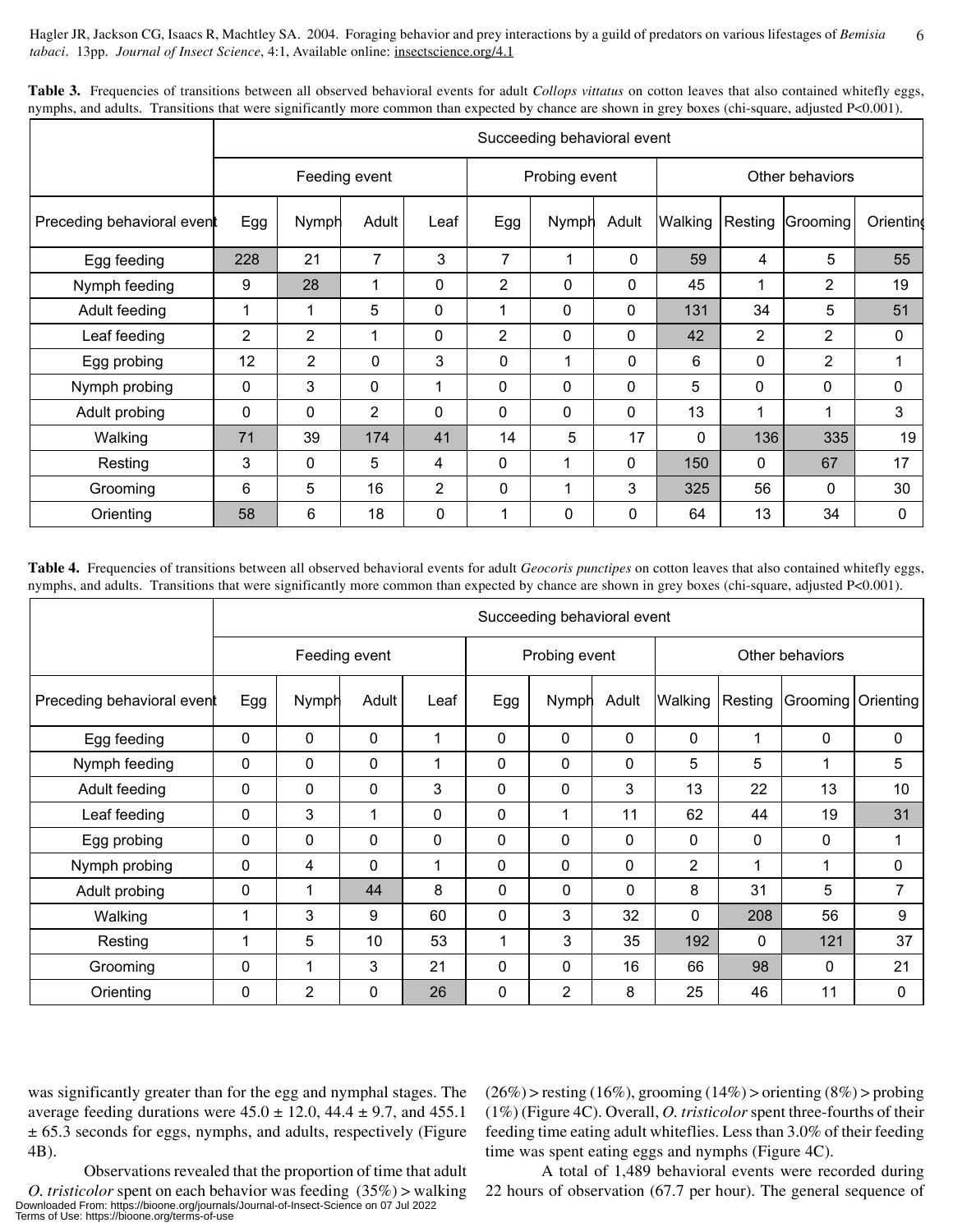Hagler JR, Jackson CG, Isaacs R, Machtley SA. 2004. Foraging behavior and prey interactions by a guild of predators on various lifestages of *Bemisia* 7 *tabaci*. 13pp. *Journal of Insect Science*, 4:1, Available online: insectscience.org/4.1



**Figure 4.** (A) Mean (± SD) frequency of *Orius tristicolor* feeding on the various whitefly lifestages or on the cotton leaf. The letters above the error bars indicate significant differences as determined by the Student Newman-Keuls multiple comparison test ( $P = 0.05$ ,  $n = 22$  individuals observed for 1 hour each). (B) The mean (± SD) amount of time *O. tristicolor* spent feeding on the various whitefly lifestages or on the cotton leaf. The numbers inside the vertical bars are the total number of observations recorded during 22 hours of observation. The letters above the error bars indicate significant differences as determined by Dunn's multiple comparison test ( $P = 0.05$ ). (C) Time budgets for *O. tristicolor* in the feeding arena. Results are expressed as the percentage of total time spent in each behavioral element and on each feeding substrate over 22 hours of observation ( $n = 22$  individuals).

behavioral events exhibited by *O. tristicolor* as revealed by the analysis of the transition matrix showed that there is a high likelihood that *O. tristicolor* will proceed from:

(1) grooming to walking

(2) leaf feeding to orienting

(3) orienting to leaf feeding

Downloaded From: https://bioone.org/journals/Journal-of-Insect-Science on 07 Jul 2022 Terms of Use: https://bioone.org/terms-of-use

**Figure 5.** (A) Mean (± SD) frequency of *Lygus hesperus* feeding on the various whitefly lifestages or on the cotton leaf. The letters above the error bars indicate significant differences as determined by the Student Newman-Keuls multiple comparison test ( $P = 0.05$ ,  $n = 27$  individuals observed for 1 hour each). (B) The mean (± SD) amount of time *L. hesperus* spent feeding on the various whitefly lifestages or on the cotton leaf. The numbers inside the vertical bars are the total number of observations recorded during 27 hours of observation. The letters above the error bars indicate significant differences as determined by Dunn's multiple comparison test (P = 0.05). (C) Time budgets for *L. hesperus* in the feeding arena. Results are expressed as the percentage of total time spent in each behavioral element and on each feeding substrate over 27 hours of observation  $(n = 27$  individuals).

(4) adult probing to walking and adult feeding (5) walking to grooming, resting and adult probing.

The most common sequence recorded was walking followed by grooming 16.8% of the time and grooming followed by walking 16.5% of the time (Table 5). *Lygus hesperus*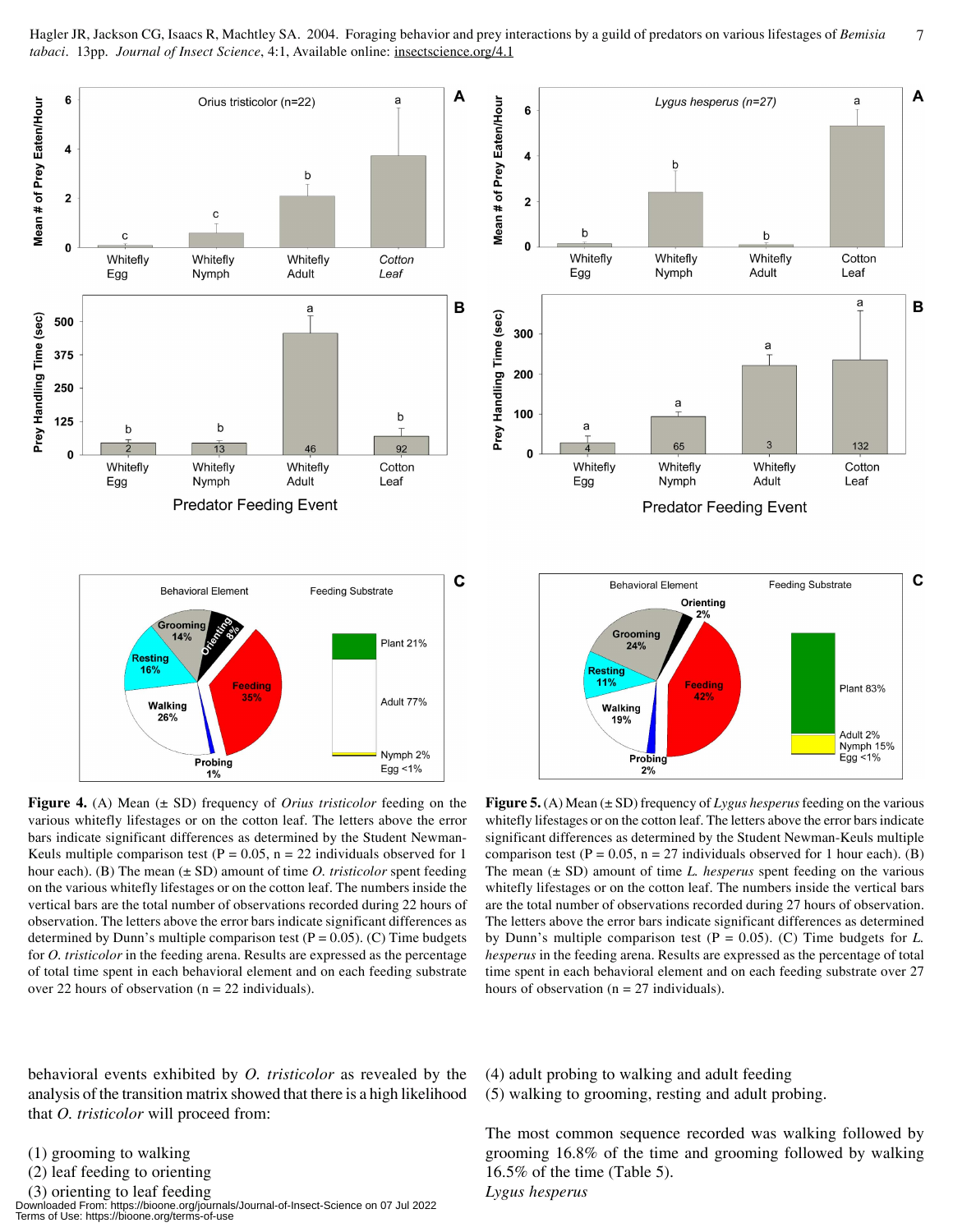Hagler JR, Jackson CG, Isaacs R, Machtley SA. 2004. Foraging behavior and prey interactions by a guild of predators on various lifestages of *Bemisia* 8 *tabaci*. 13pp. *Journal of Insect Science*, 4:1, Available online: insectscience.org/4.1

**Table 5.** Frequencies of transitions between all observed behavioral events for adult *Orius tristicolor* on cotton leaves that also contained whitefly eggs, nymphs, and adults. Transitions that were significantly more common than expected by chance are shown in grey boxes (chi-square, adjusted P<0.001).

|                            | Succeeding behavioral event |              |               |      |              |                |                |                 |                |                |                |  |
|----------------------------|-----------------------------|--------------|---------------|------|--------------|----------------|----------------|-----------------|----------------|----------------|----------------|--|
|                            |                             |              | Feeding event |      |              | Probing event  |                | Other behaviors |                |                |                |  |
| Preceding behavioral event | Egg                         | Nymph        | Adult         | Leaf | Egg          | Nymph          | Adult          | Walking         | Resting        | Grooming       | Orienting      |  |
| Egg feeding                | 0                           | $\mathbf 0$  | $\mathbf 0$   | 0    | $\mathbf{0}$ | $\mathbf 0$    | 0              | 1               | $\mathbf 0$    | $\mathbf 0$    |                |  |
| Nymph feeding              | 0                           | $\mathbf{0}$ | $\mathbf{0}$  | 0    | $\Omega$     | 1              | 0              | 5               | 6              | 1              | 0              |  |
| Adult feeding              | 0                           | 1            | 1             | 0    | $\mathbf 0$  | $\mathbf{0}$   | 4              | 20              | 5              | 12             | 3              |  |
| Leaf feeding               | 0                           | $\Omega$     | $\mathbf{0}$  | 0    | 1            | 1              | $\mathbf{1}$   | 54              | $\overline{7}$ | $\overline{7}$ | 21             |  |
| Egg probing                | $\overline{c}$              | $\mathbf 0$  | $\mathbf 0$   | 0    | $\mathbf 0$  | $\mathbf 0$    | 0              | 3               | $\mathbf 0$    | $\overline{2}$ | $\overline{2}$ |  |
| Nymph probing              | 0                           | 6            | 1             | 0    | 0            | $\mathbf 0$    | 0              | 4               | 1              | 0              | 1              |  |
| Adult probing              | 0                           | $\mathbf 0$  | 34            | 1    | 0            | $\mathbf 0$    | $\overline{2}$ | 54              | 16             | 8              | 2              |  |
| Walking                    | $\mathbf 0$                 | 3            | 8             | 50   | 4            | 7              | 74             | $\mathbf{0}$    | 114            | 250            | 23             |  |
| Resting                    | 0                           | 3            | 6             | 13   | 0            | $\overline{2}$ | 17             | 107             | $\mathbf{0}$   | 59             | 21             |  |
| Grooming                   | 0                           | $\mathbf 0$  | 1             | 8    | 1            | 1              | 16             | 245             | 59             | 0              | 17             |  |
| Orienting                  | 0                           | $\mathbf 0$  | 0             | 21   | 3            |                | 3              | 24              | 21             | 15             | $\mathbf 0$    |  |

**Table 6.** Frequencies of transitions between all observed behavioral events for adult *Lygus hesperus* on cotton leaves that also contained whitefly eggs, nymphs, and adults. Transitions that were significantly more common than expected by chance are shown in grey boxes (chi-square, adjusted P<0.001).

|                            | Succeeding behavioral event |              |               |                 |          |               |              |                 |              |                |             |  |
|----------------------------|-----------------------------|--------------|---------------|-----------------|----------|---------------|--------------|-----------------|--------------|----------------|-------------|--|
|                            |                             |              | Feeding event |                 |          | Probing event |              | Other behaviors |              |                |             |  |
| Preceding behavioral event | Egg                         | Nymph        | Adult         | Leaf            | Egg      | Nymph         | Adult        | Walking         | Resting      | Grooming       | Orienting   |  |
| Egg feeding                | 0                           | $\mathbf 0$  | $\mathbf 0$   | $\overline{2}$  | 1        | $\mathbf 0$   | 0            | $\mathbf{1}$    | $\mathbf 0$  | $\mathbf 0$    | 0           |  |
| Nymph feeding              | 0                           | $\mathbf{1}$ | $\mathbf{0}$  | 18              | 5        | 17            | $\mathbf{0}$ | 20              | 1            | $\overline{2}$ | 1           |  |
| Adult feeding              | 0                           | $\mathbf 0$  | $\mathbf{0}$  | 1               | $\Omega$ | $\mathbf{0}$  | $\mathbf 0$  | $\mathbf{1}$    | $\Omega$     | 1              | $\Omega$    |  |
| Leaf feeding               | 1                           | 12           | $\mathbf 0$   | 0               | 3        | 16            | 1            | 51              | 8            | 36             | 4           |  |
| Egg probing                | 0                           | $\mathbf{1}$ | $\mathbf{0}$  | 5               | $\Omega$ | 11            | $\Omega$     | 6               | $\Omega$     | 3              | $\Omega$    |  |
| Nymph probing              | 1                           | 27           | $\Omega$      | 14              | 3        | $\Omega$      | $\Omega$     | 2               |              | 4              | $\Omega$    |  |
| Adult probing              | 0                           | $\Omega$     | 1             | 0               | $\Omega$ | $\mathbf 0$   | $\mathbf 0$  | 0               | $\Omega$     | $\mathbf 0$    | $\mathbf 0$ |  |
| Walking                    | 1                           | 22           | 1             | 45              | 12       | 3             | $\mathbf{0}$ | $\Omega$        | 15           | 79             | 6           |  |
| Resting                    | 0                           | $\mathbf 0$  | $\mathbf{0}$  | 10 <sup>1</sup> | $\Omega$ | 3             | 0            | 13              | $\mathbf{0}$ | 19             | 1           |  |
| Grooming                   | 1                           | 2            | 1             | 44              | 2        | 4             | 0            | 70              | 19           | $\mathbf 0$    | 1           |  |
| Orienting                  | 0                           | $\mathbf 0$  | $\mathbf 0$   | 5               | $\Omega$ | $\Omega$      | $\mathbf 0$  | 1               | 4            | 3              | $\Omega$    |  |

Adult *L. hesperus* were most commonly observed feeding  $(5.33 \pm 0.71)$  times per hour) for extended periods of time (235.3  $\pm$ 123.2 seconds per feeding event) on the cotton leaf (Fig. 5A-B). Adult *L. hesperus* were next most commonly observed preying on whitefly nymphs. Very few whitefly eggs (4) or adults (3) were eaten during the 27 hours of observation. On average,  $0.2 \pm 0.1$ Downloaded From: https://bioone.org/journals/Journal-of-Insect-Science on 07 Jul 2022 Terms of Use: https://bioone.org/terms-of-use

eggs,  $2.4 \pm 1.0$  nymphs, and  $0.1 \pm 0.1$  adults were consumed per hour of observation (Figure 5A). The average prey feeding durations were  $28.0 \pm 17.2$ ,  $93.0 \pm 11.4$ , and  $221.7 \pm 26.7$  seconds for eggs, nymphs, and adults, respectively (Figure 5B).

Observations revealed that the proportion of time that *L. hesperus* spent on each behavior was feeding (42%) > grooming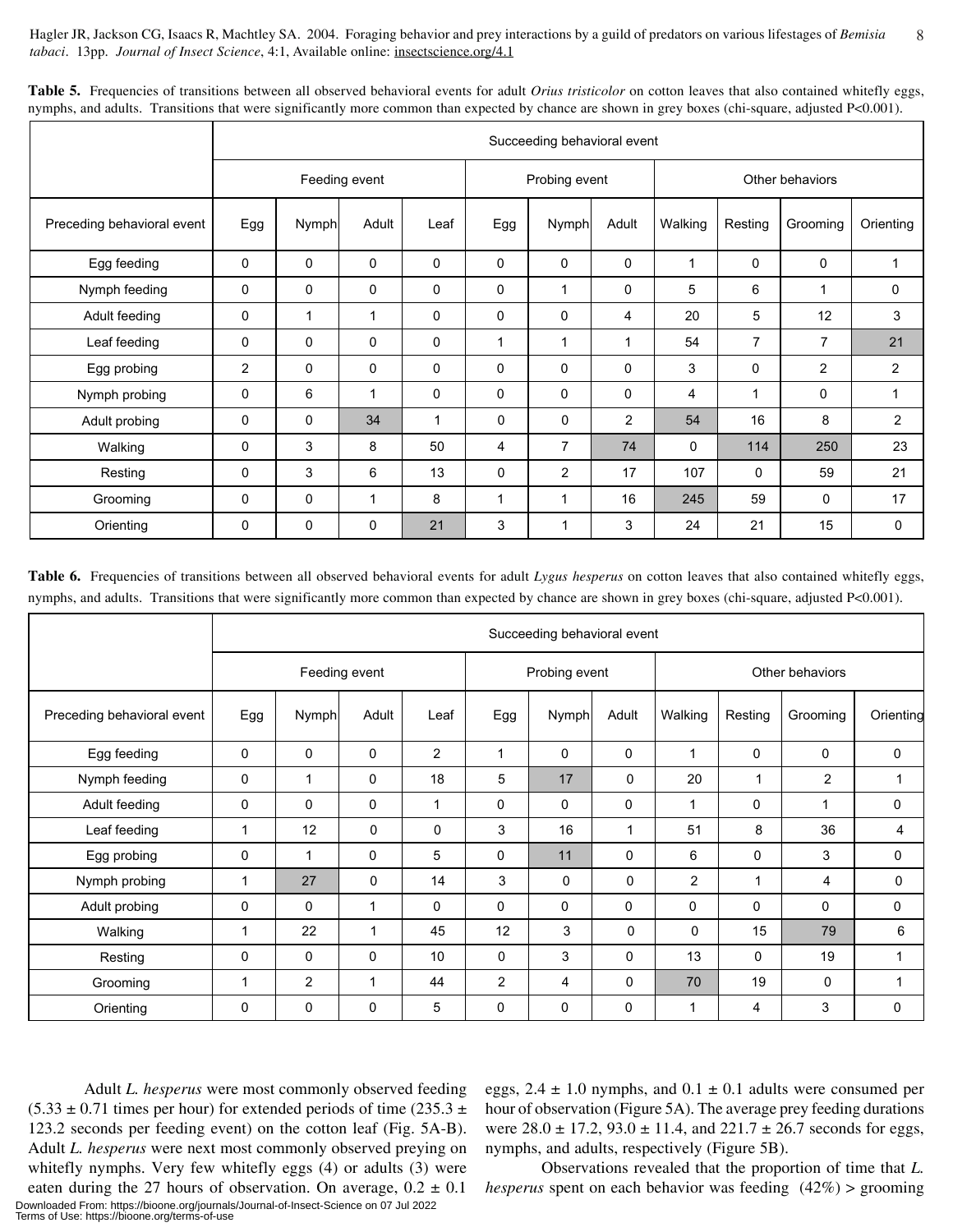$(24%)$  > walking  $(19%)$  > resting  $(11%)$  > orienting  $(2%)$ , probing (2%) (Figure 5C). The majority (83%) of their feeding time was spent eating the plant (Figure 5C).

*L. hesperus* was not as active as the other predators examined in this study yielding a total of 670 behavioral events during 27 hours of observation (28.8 events per hour). The general sequence of behavioral events recorded for *L. hesperus*, as revealed by the analysis of the transition matrix, showed that there is a high likelihood that *L. hesperus* will proceed from:

(1) nymph feeding to nymph probing and nymph probing to nymph feeding

(2) egg probing to nymph feeding

(3) grooming to walking and walking to grooming.

The most common sequence recorded was walking followed by grooming 11.8% of the time and grooming followed by walking 10.4% of the time (Table 6).

## **Discussion**

Generally, insect predators either stalk or ambush their prey (Murdoch et al. 1985; O'Brien et al. 1989; Sabelis 1992; Hagler 2000). Certain assumptions about prey selection have been made for some whitefly predators based solely on their predominant hunting strategy (Breene 1992; Breene et al. 1992; Nordlund and Legaspi 1996). For example, ambush predators that place themselves in a strategic location and wait until prey move into their field of attack are considered to be best adapted for capturing mobile prey such as adult whiteflies (Sabelis 1992; Breene 1992). Conversely, stalking predators that constantly roam their environment searching for prey are considered to be best adapted for capturing immobile prey such as whitefly eggs and nymphs (Breene et al. 1992, 1994; Nordlund and Legaspi 1996). The predators examined in this study are generally regarded as stalking predators. As a consequence, an overwhelming majority of studies examining whitefly predation have been restricted to studies with the sessile whitefly lifestages conducted in no-choice arenas containing either eggs or nymphs or in choice arenas containing both eggs and nymphs (Elbadry 1968; Gerling 1986; Butler and Henneberry 1988; Kapadia and Puri 1991; Hoelmer et al. 1993, 1994; Legaspi et al. 1994; Nordlund and Legaspi 1996; Guershon and Gerling 1999). To our knowledge, only a few no-choice experiments have been conducted to identify the sources of adult whitefly predation. Of these, various species of true bugs, flies, and spiders have been identified as predators of adults (Sussman 1988; Cohen and Byrne 1992; Breene et al. 1992, 1994). Furthermore, to date only one predator evaluation has been conducted in which a predator was simultaneously presented with a choice of whitefly eggs, nymphs and adults. In that study, Hagler (2002) showed that the predatory fly, *Drapetis* nr. *divergens* fed exclusively on adult whiteflies. Clearly, as Nordlund and Legaspi (1996) pointed out, more studies are needed to evaluate predation on all whitefly stages.

The results from our study revealed that the beetles, *H. convergens and C. vittatus*, readily and rapidly preyed on all whitefly lifestages with a preference for eggs > adults > nymphs. Both species spent about 7.0% of their overall time budget feeding, but *H.* Downloaded From: https://bioone.org/journals/Journal-of-Insect-Science on 07 Jul 2022 Terms of Use: https://bioone.org/terms-of-use

*convergens* spent much more time immobile/resting (18.4% of their time) and grooming (35.0%) behaviors whereas *C. vittatus* spent 52% of their time budget walking in the arena. An interesting foraging characteristic exhibited by the beetles was revealed in the analyses of their transitional behaviors. *H. convergens* and *C. vittatus* were frequently observed feeding consecutively on many individuals of the same whitefly lifestage. For example, an initial egg feeding was frequently followed by additional egg feedings or initial nymph feeding was frequently followed by additional nymph feedings. Whether this pattern of foraging behavior was due to associative learning is an area for future research.

Prey selection by the true bugs, *G. punctipes*, *O. tristicolor*, and *L. hesperus* yielded some surprising results. For example, *G. punctipes* and *O. tristicolor* preyed on adults over three times more frequently than on eggs and nymphs combined. In contrast, *L. hesperus*, a notorious pest in many cropping systems, was observed feeding on nymphs over nine times more frequently than on eggs and adults combined. Our observations of *G. punctipes* and those of Cohen and Byrne (1992) indicate that adult whiteflies rarely escaped when attacked by true bugs. Further observations revealed that the true bugs did not feed on nearly as many whiteflies as the beetles and spent a considerably longer time (e.g., 5 to 25 times longer) eating their prey. The increased handling time exhibited by the true bugs when compared to the beetles is due primarily to differences in their feeding mechanisms. The chewing mouthparts of beetles enable them simultaneously to kill by crushing or macerating and to rapidly devour their prey (see Video 1 available at http://insectscience.org/4.1/). Conversely, the true bugs have piercing and sucking mouthparts. The stylets are used to pierce the prey, to disrupt the cell walls and cellular contents, and to deliver saliva containing potent digestive enzymes (see Video 2 available at http://insectscience.org/4.1/). Together, the mechanical damage and the enzymes break down the tissue into a slurry of small particles, which are ingested along with the saliva (Cohen 1998). Overall, the time budgets exhibited for each of the true bugs were similar with all three species spending approximately onethird of their time in the immobile resting and grooming behaviors, two common characteristics of an ambush predator. Furthermore, approximately 40% of their time was spent feeding on either plant or insect tissue. However, there was a sharp contrast between the amounts of time that *G. punctipes* and *L. hesperus* spent feeding on plant tissue compared to *O. tristicolor*. Analysis of the feeding times revealed that *L. hesperus*, *G. punctipes*, and *O. tristicolor* spent 83, 66, and 21% of their feeding time on plant tissue, respectively. The majority of feeding by *O. tristicolor*'s (77%) was spent eating adult whiteflies.

The prey choices observed in the feeding arena provide some insight to the results obtained from previous gut content examinations on these predators using a whitefly-specific ELISA (Hagler and Naranjo 1994a,b). In those studies, ~35% of all field collected *G. punctipes* and *O. tristicolor* contained whitefly egg protein in their guts (Hagler and Naranjo 1994a). However, as discussed above, a positive ELISA reaction can be obtained for a predator that eats a whitefly egg or a gravid adult female (Hagler et al. 1993). Originally we believed that these predators were feeding primarily on whitefly eggs. The results from this study suggest that the majority of positive responses yielded by field-collected *G.*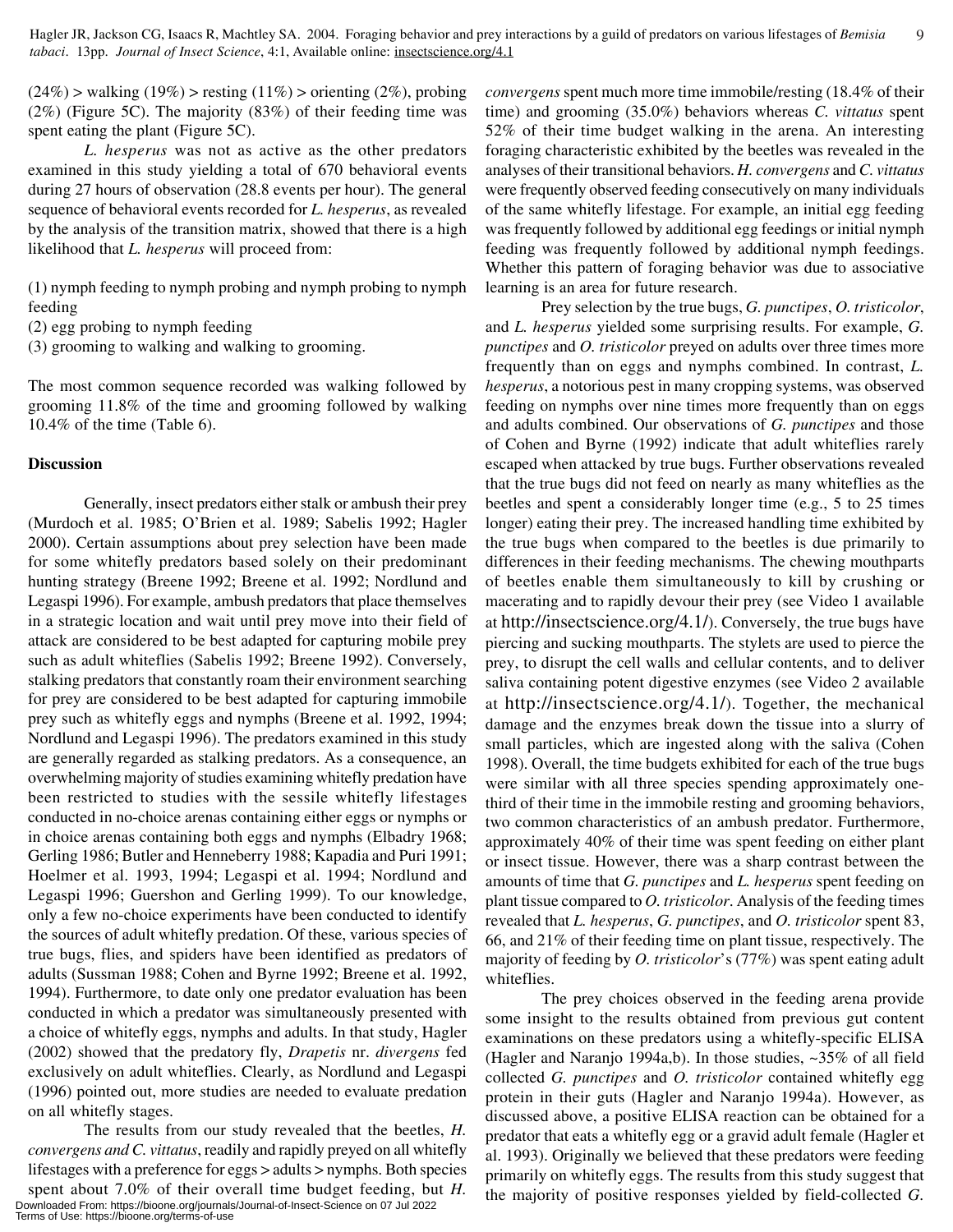Hagler JR, Jackson CG, Isaacs R, Machtley SA. 2004. Foraging behavior and prey interactions by a guild of predators on various lifestages of *Bemisia* 10 *tabaci*. 13pp. *Journal of Insect Science*, 4:1, Available online: insectscience.org/4.1

*punctipes* and *O. tristicolor* might be more likely due to predation on adult females. Prey selection by *L. hesperus*, *H. convergens*, and *C. vittatus* make it impossible to differentiate a positive ELISA response for the presence of whitefly between an egg and an adult female. For instance, while *L. hesperus* preyed almost exclusively on whitefly nymphs, their rare occurrence of predation on eggs and adults was about the same. Conversely, *H. convergens* and *C. vittatus* readily preyed on all whitefly lifestages. The voracious appetite exhibited by the beetles for every whitefly lifestage suggests that a positive whitefly ELISA response is probably due to the beetles feeding on a combination of eggs and adult females.

We would be remiss if we did not discuss some of the potential drawbacks associated with studies of predation conducted in confined feeding arenas. First, the whitefly population in each arena was very high. This could lead to an overestimation of predation because it minimizes the time needed for the predator to search for its prey. However, the whitefly densities in our arenas were not atypical of the densities often found late in the season in the cotton growing regions of the Southwestern United States (Ellsworth et al. 1993; Natwick et al. 1995). Second, the predators and whiteflies were fully enclosed in a Petri dish. The enclosed arena can reduce the ability of an adult whitefly to escape and the ability of the predator to move to a different plant or patch. This too would likely lead to an overestimation of predation rates. Moreover, no alternate prey species were made available to the predators in the enclosed arenas. The presence of alternate prey would likely reduce the number of whiteflies consumed by these generalist predators, especially if the alternate prey species were preferred or prey selection were random. Finally, in some instances, two predators were observed consecutively in the same feeding arena. While we did not observe any noticeable differences in the behaviors between the two individuals, it is possible that the behavior of the first predator could have indirectly affected the behavior of the second due to an induced response mediated by the plant, herbivore, and/or predator (Dicke et al. 1990, 2003; Dicke 1994, 2000; Dicke and van Loon 2000; Cortesero et al. 2000). The investigation of chemically induced responses between the trophic levels was beyond the scope of this investigation.

The major objective of this study was to identify prey selection by these five whitefly predators. Additionally, we identified the propensity of these predators to feed on cotton foliage. The frequency and duration of cotton feeding was highly variable between the beetles and the true bugs. The beetles were sometimes observed briefly nibbling or "skimming" the surface of the cotton leaf, probably to obtain water, sugar and other micronutrients. On the other hand, the true bugs were often observed inserting their piercing and sucking mouthparts deep into leaf veins and feeding for extended periods of time. It appears from this study and others that plant feeding is an important component to the nutritional ecology of many heteropterans (Naranjo and Gibson 1996; Wiedenmann et al. 1996; Coll 1996, 1998; Coll and Izraylevich 1997; Coll and Guershon 2002). For example, while it has been determined that *Geocoris* spp. can be reared in the laboratory exclusively on a meat diet (Cohen 1985), their fitness can be increased with the addition of plant nutrients to their diet (Dunbar and Bacon 1972; Tamaki and Weeks 1972; Naranjo and Gibson 1996). For instance, Tamaki and Weeks (1972) showed that

Downloaded From: https://bioone.org/journals/Journal-of-Insect-Science on 07 Jul 2022 Terms of Use: https://bioone.org/terms-of-use

*Geocoris bullatus* and *G. pallens* had increased longevity and fecundity and a faster rate of development when a diet of aphids was supplemented with plant material. Others have shown that facultative phytophagy by true bugs provides the insects with water, but also may provide some nutrients that supplement prey diet and help the predator survive periods when prey are scarce (Ridgway and Jones 1968; Stoner 1972; Salas-Aguilar and Ehler 1977; Kiman and Yeargan 1985; Wiedenmann and O'Neil 1991, 1992; Naranjo and Gibson 1996; Armer et al. 1998; Coll and Guershon 2002). Eubanks and Denno (2000) reported that the availability of high quality bean pods in the diet of *Geocoris* spp. resulted in a shift from carnivory to phytophagy.

Armer et al. (1998) state that a continuum exists among heteropteran feeding characteristics ranging from facultative phytophagous predators to facultative predaceous herbivores (Wiedenmann et al. 1996). While facultative herbivory is common among many predaceous true bugs (Polis et al. 1989; Rosenheim et al. 1995; Naranjo and Gibson 1996; Polis and Winemiller 1996), it is surprising that a greater research effort has not been made towards determining what advantages in fitness are derived by "predators" that feed on plants and "herbivores" that feed on insects. Insight into whether these true bugs are primarily predators or primarily herbivores might be determined by studies of their digestive enzyme complex. Specifically, researchers have determined that the presence of certain digestive enzymes indicates an insect's ability to efficiently eat plant tissue, animal tissue, or both (Baptist 1941; Adams and McAllen 1956; Strong and Kruitwagen 1968; Tingey and Pillemer 1977; Cohen 1995, 1998). For example, Agustí and Cohen (2000) conducted a study of the digestive enzyme complex of two omnivorous *Lygus* spp. They concluded that *L. hesperus* was better suited to carnivory than *L. lineolaris* because it has greater trypsinlike activity, and *L. lineolaris* was better suited to herbivory because it had greater α-amylase and pectinase activity.

In conclusion, our study provides insight into the host range and feeding characteristics of five common whitefly predators. The beetles preyed on all of the whitefly lifestages with a preference for eggs and adults, whereas *G. punctipes* and *O. tristicolor* preferred adults, and *L. hesperus* preferred nymphs. Based solely on the results from this laboratory study and from previous predator gut content evaluations (Hagler and Naranjo 1994a,b), we conclude that adult *H. convergens* and *C. vittatus* will be more effective whitefly biological control agents than the adult true bugs, *G. punctipes* and *O. tristicolor* in the cotton system of the Southwestern United States. Specifically, *H. convergens* and *C. vittatus* fed on many more whiteflies in less time than *G. punctipes* and *O. tristicolor* and their prey choice was directed more against the egg stage than the other species tested. Furthermore, we have shown that the proportion of beetles feeding on whiteflies in the field is over twice as high as that of the true bugs. While *L. hesperus* is a predator of whitefly (Hagler and Naranjo 1994a) and many other pest species (Knight 1941; Lindquist and Sorensen 1970; Cleveland 1987; Bryan et al. 1976; Wheeler 1976; Hagler and Naranjo 1994a,b), it is not a viable biological control agent because of its propensity to feed on plant meristematic tissue.

This study and other laboratory studies indicate that predatory beetles possess many characteristics that make them superior biological candidates, but we caution that such laboratory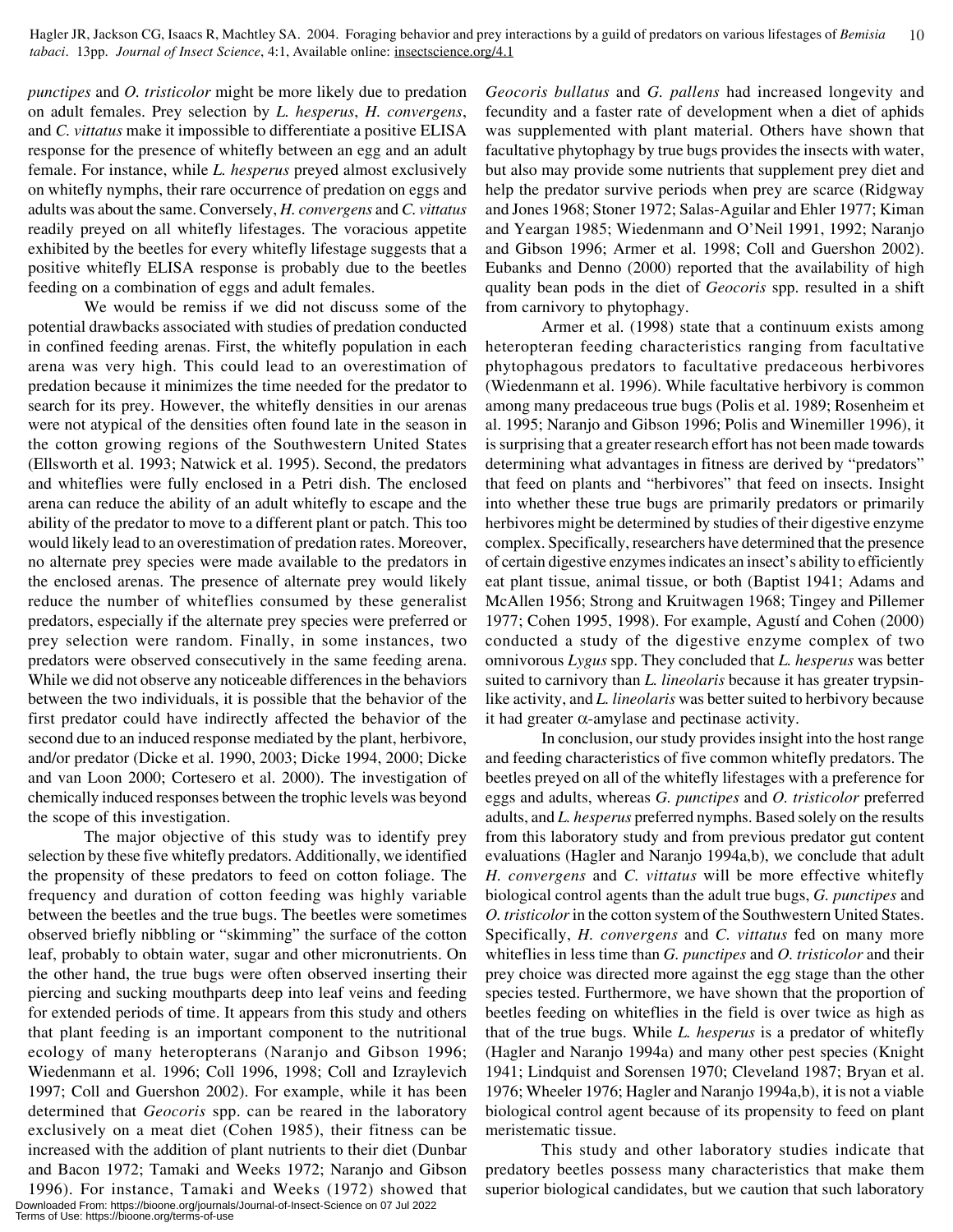Hagler JR, Jackson CG, Isaacs R, Machtley SA. 2004. Foraging behavior and prey interactions by a guild of predators on various lifestages of *Bemisia* 11 *tabaci*. 13pp. *Journal of Insect Science*, 4:1, Available online: insectscience.org/4.1

studies should not be considered a complete representation of what happens under field conditions. Predator behavior studies such as this will ultimately need to be combined with studies of nutrition (Naranjo and Stimac 1985; Coll 1996; Coll and Izraylevich 1997), physiology (Cohen and Byrne 1992; Agusti and Cohen 2000), and predator population dynamics (Hagler and Naranjo 1994a,b) to determine the predatory potential of each of these insects in a whitefly biological control program.

## **Acknowledgments**

We thank Sunny Carrington, Melani Charney, Rochelle Christensen, Shana England, and Dan Langhorst for technical assistance. We are most grateful to Jackie Blackmer, Hollis Flint, Dan Gerling, Debbie Hagler, Kim Hoelmer, and three anonymous reviewers for reviewing earlier versions of this manuscript.

## *Disclaimer*

This article reports the results of research only. Mention of a proprietary product does not constitute an endorsement or a recommendation for its use by the USDA.

## **References**

- Adams JB, McAllan JW. 1956. Pectinase in the saliva of *Myzus persicae* (Homoptera: Aphididae). *Canadian Journal of Zoology* 34: 541-542.
- Agusti N, Cohen AC. 2000. *Lygus hesperus* and *L. lineolaris* (Hemiptera: Miridae), phytophages, zoophages, or omnivores: Evidence of feeding adaptations suggested by the salivary and midgut digestive enzymes. *Journal of Entomological Science* 35: 176-186.
- Armer CA, Wiedenmann RN, Bush DR. 1998. Plant feeding site selection on soybean by the facultatively phytophagous predator *Orius insidiosus*. *Entomologia Experimentalis et Applicata* 86: 109-118.
- Baptist BA. 1941. The morphology and physiology of the salivary glands of Hemiptera-Heteroptera. *Quarterly Journal of Microscopic Science* 83: 91-139.
- Breene RG. 1992. A new approach for matching biological control agents to pests. *The IPM Practitioner* 14: 1-9.
- Breene RG, Dean DA, Quarles W. 1994. Predators of sweetpotato whitefly. *The IPM Practitioner* 16: 1-9.
- Breene RG, Meagher RL, Nordlund DA, Wang YT. 1992. Biological control of *Bemisia tabaci* (Homoptera: Aleyrodidae) in a greenhouse using *Chrysoperla rufilabris* (Neuroptera: Chrysopidae). *Biological Control* 2: 9-14.
- Bryan DE, Jackson CG, Carranza RL, Neemann EG. 1976. *Lygus hesperus*: Production and development in the laboratory. *Journal of Economic Entomology* 69: 127-129.
- Butler GD, Henneberry TJ. 1988. Laboratory studies of *Chrysoperla carnea* predation on *Bemisia tabaci*. *The Southwestern Entomologist* 13: 165-170.
- Cleveland TC. 1987. Predation by tarnished plant bugs (Heteroptera: Miridae) of *Heliothis* (Lepidoptera: Noctuidae) eggs and larvae. *Environmental Entomology* 16: 37-40.

Cock MJW. 1994. Integrated management of whitefly pest problems Downloaded From: https://bioone.org/journals/Journal-of-Insect-Science on 07 Jul 2022 Terms of Use: https://bioone.org/terms-of-use

in the Middle and Near East with special emphasis on biological control. *Arab Journal of Plant Protection* 12: 127-136.

- Cohen AC. 1985. Simple method for rearing the insect predator *Geocoris punctipes* (Heteroptera: Lygaeidae) on a meat diet. *Journal of Economic Entomology* 78: 1173-1175.
- Cohen AC. 1995. Extra-oral digestion in predatory Arthropoda. *Annual Review of Entomology* 40: 85-103.
- Cohen AC. 1998. Solid-to-liquid feeding: The inside(s) story of extra-oral digestion in predaceous Arthropoda. *American Entomologist* 44: 103-117.
- Cohen AC, Byrne DN. 1992. *Geocoris punctipes* as a predator of *Bemisia tabaci*: A laboratory evaluation. *Entomologia Experimentalis et Applicata* 64: 195-202.
- Coll M. 1996. Feeding and ovipositing on plants by an omnivorous insect predator. *Oecologia* 105: 214-220.
- Coll M. 1997. Feeding and living on plants in predatory Heteroptera. In: Coll M, Ruberson JR, editors. *Predatory Heteroptera: Their Ecology and Use in Biological Control,* Lanham, MD: Thomas Say Publications in Entomology.
- Coll M, Guershon M. 2002. Omnivory in terrestrial arthopods: Mixing plant and prey diets. *Annual Review of Entomology* 47: 267-297.
- Coll M, Izraylevich S. 1997. When predators also feed on plants: Effects of competition and plant quality on omnivore-prey population dynamics. *Annals of the Entomological Society of America* 90: 155-161.
- Cortesero AM, Stapel JO, Lewis WJ. 2000. Understanding and manipulating plant attributes to enhance biological control. *Biological Control* 17, 35-49.
- Dicke M. 1994. Local and systematic production of volatile herbivore-induced terpenoids: Their role in plant-carnivore mutualism. *Journal of Plant Physiology* 143: 465-472.
- Coll M. 1998. Living and feeding on plants in predatory Heteroptera. In: Coll M, Ruberson JR, editors. *Predatory Heteroptera: Their ecology and use in biological control*, 89-129. Lanham, MD: Thomas Say Publications in Entomology.
- Dicke M. 2000. Chemical ecology of host-plant selection by herbivorous arthropods: A multitrophic perspective. *Biochemical Systematics and Ecology* 28: 601-617.
- Dicke M., Sabelis MW, Takabayashi J, Bruin J, Posthumus MA. 1990. Plant strategies of manipulating predator-prey interactions through allelochemicals: Prospects for application in pest control. *Journal of Chemical Ecology* 16: 3091-3118.
- Dicke M, van Poecke, MP, de Boer JG. 2003. Inducible indirect defence of plants: From mechanisms to ecological functions. *Basic and Applied Ecology* 4: 27-42.
- Dicke M, van Loon JJA. 2000. Multiple effects of herbivore-induced plant volatiles in an evolutionary context. *Entomologia Experimentalis et Applicata* 97: 237-249.
- Dunbar DM, Bacon OG. 1972. Feeding, development, and reproduction of *Geocoris punctipes* (Heteroptera: Lygaeidae) on eight diets. *Annals of the Entomological Society of America* 65: 892-895.
- Elbadry EA. 1968. Biological studies on *Amblyseius aleyrodis* a predator of the cotton whitefly (Acarina, Phytoseiidae).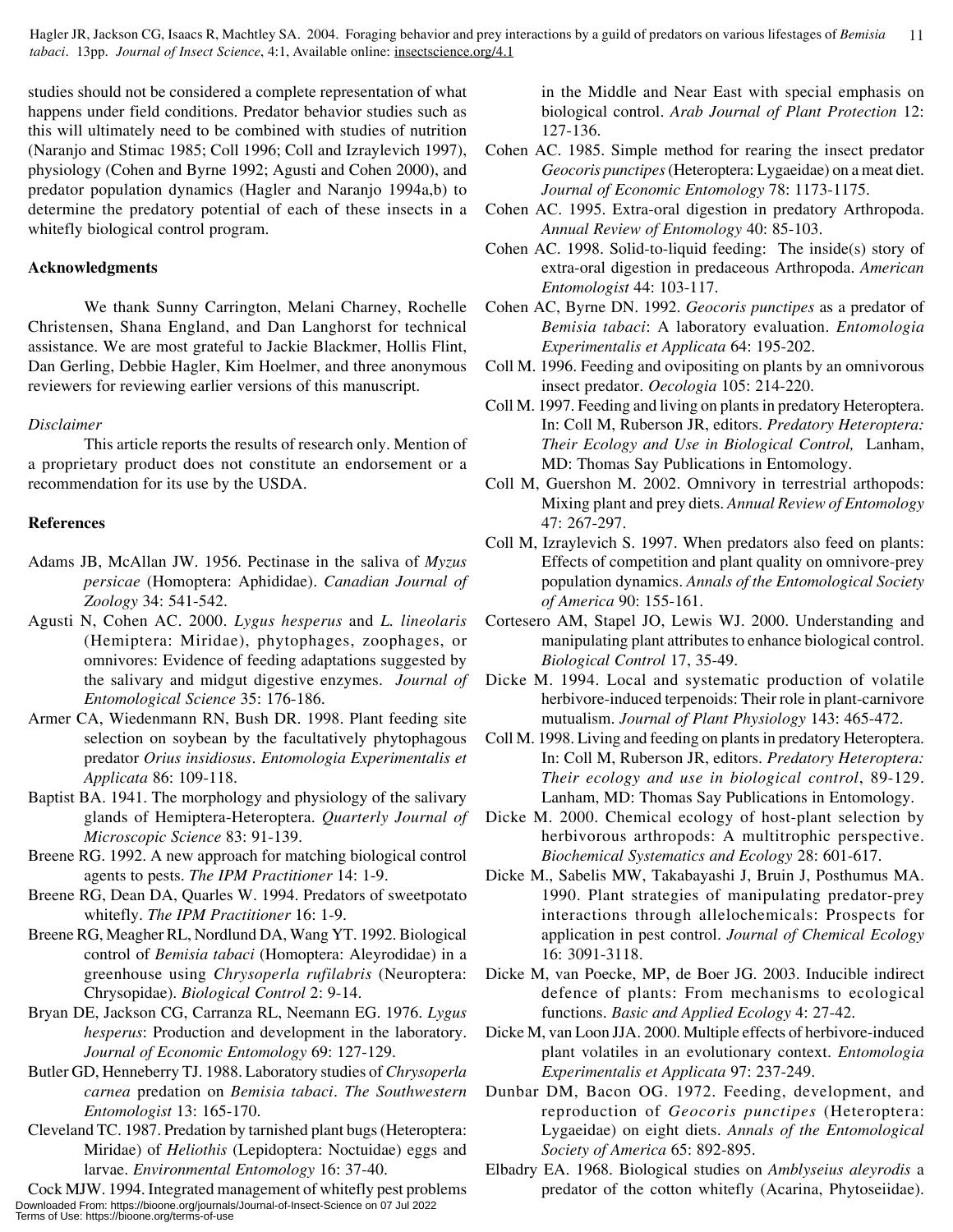Hagler JR, Jackson CG, Isaacs R, Machtley SA. 2004. Foraging behavior and prey interactions by a guild of predators on various lifestages of *Bemisia* 12 *tabaci*. 13pp. *Journal of Insect Science*, 4:1, Available online: insectscience.org/4.1

*Entomophaga* 13: 323-329.

- Ellsworth PC, Meade DL, Husman SH, Ramsey CS, Silvertooth JC, Malcuit JE. 1993. Sweetpotato whitefly preference and performance on medium maturity cotton varieties in Arizona. In: Silvertooth J, editor. Cotton: A college of agriculture report, Series P-94. pp. 275-279.
- Eubanks MD, Denno RF. 2000. Host plants mediate omnivoreherbivore interactions and influence prey suppression. *Ecology* 81: 936-947.
- Gerling D. 1986. Natural enemies of *Bemisia tabaci*, biological characteristics and potential as biological control agents: A review. *Agriculture, Ecosystems and Environment* 17: 99-110.
- Gerling D. 1990. Natural enemies of whiteflies: Predators and parasitoids. In: Gerling D, editor. *Whiteflies: Their Bionomics, Pest Status and Management,* 147-185. Andover, Hants, UK: Intercept Ltd.
- Gerling D. 1992. Approaches to the biological control of whiteflies. *The Florida Entomologist* 75: 446-456.
- Gerling D, Alomar O, Arno J. 2001. Biological control of *Bemisia tabaci* using predators and parasitoids. *Crop Protection* 20: 779-799.
- Gerling D., Mayer RT. 1996. *Bemisia: 1995 Taxonomy, Biology, Damage, Control and Management.* Interecpt.
- Guershon M, Gerling D. 1999. Predatory behavior of *Delphastus pusillus* in relation to the phenotypic plasticity of *Bemisia tabaci* nymphs. *Entomologia Experimentalis et Applicata* 92: 239-248.
- Hagler JR. 2000. Biological Control of Insects. In: Rechcigl JR, Rechcigl NA, editors. *Insect Pest Management: Techniques for Environmental Protection,* 207-241. New York, NY: Lewis Publishers.
- Hagler JR. 2002. Foraging behavior, host stage selection and gut content analysis of field collected *Drapetis* nr. *divergens*: A predatory fly of *Bemisia argentifolli*. *Southwestern Entomologist* 27: 241-249.
- Hagler JR, Brower AG, Tu Z, Byrne DN, Bradley-Dunlop D, Enriquez FJ. 1993. Development of a monoclonal antibody to detect predation of the sweetpotato whitefly, *Bemisia tabaci*. *Entomologia Experimentalis et Applicata* 68: 231- 236.
- Hagler JR, Naranjo SE. 1994a. Determining the frequency of heteropteran predation on sweetpotato whitefly and pink bollworm using multiple ELISAs. *Entomologia Experimentalis et Applicata* 72: 59-66.
- Hagler JR, Naranjo SE. 1994b. Qualitative survey of two coleopteran predators of *Bemisia tabaci* (Homoptera: Aleyrodidae) and *Pectinophora gossypiella* (Lepidoptera: Gelechiidae) using a multiple prey gut content ELISA. *Environmental Entomology* 23: 193-197.
- Hoelmer KA, Osborne LS, Yokomi RK. 1993. Reproduction and feeding behavior of *Delphastus pusillus* (Coleoptera: Coccinellidae), a predator of *Bemisia tabaci* (Homoptera: Aleyrodidae). *Journal of Economic Entomology* 86: 322- 329.
- Hoelmer KA, Osborne LS, Yokomi RK. 1994. Interactions of the whitefly predator *Delphastus pusillus* (Coleoptera: Downloaded From: https://bioone.org/journals/Journal-of-Insect-Science on 07 Jul 2022

Terms of Use: https://bioone.org/terms-of-use

Coccinellidae) with parasitized sweetpotato whitefly (Homoptera: Aleyrodidae). *Environmental Entomology* 23: 136-139.

- Isaacs R, Cahill M, Byrne DN. 1999. Host plant evaluation behaviour of *Bemisia tabaci* and its modification by external or internal uptake of imidacloprid. *Physiological Entomology* 24: 1- 8.
- Kapadia MN, Puri SN. 1989. Seasonal incidence of natural enemies of *Bemisia tabaci* (Gennadius) on cotton. *Indian Journal of Ecology* 16: 164-168.
- Kapadia MN, Puri SN. 1991. Biology and comparative predation efficacy of three heteropteran species recorded as predators of *Bemisia tabaci* in Maharashtra. *Entomophaga* 36: 555- 559.
- Kiman ZB, Yeargan KV. 1985. Development and reproduction of the predator *Orius insidiosus* (Hemiptera: Anthocoridae) reared on diets of selected plant material and arthropod prey. *Annals of the Entomological Society of America* 78: 464- 467.
- Knight HH. 1941. The plant bugs or Miridae of Illinois. *Bulletin of the Illinois State Natural History Survey.* No. 22.
- Legaspi JC, Carruthers RI, Nordlund DA. 1994. Life history of *Chrysoperla rufilabris* (Neuroptera: Chrysopidae) provided sweetpotato whitefly *Bemisia tabaci* (Homoptera: Aleyrodidae) and other food. *Biological Control* 4: 178- 184.
- Lehner PN. 1979. *Handbook of Ethological Methods*. STPM, New York: Garland.
- Lindquist RK, Sorensen EL. 1970. Interrelationships among aphids, tarnished plant bugs, and alfalfas. *Journal of Economic Entomology* 63: 192-195.
- Murdoch WW, Chesson J, Chesson PL. 1985. Biological control in theory and practice. *American Naturalist* 125: 344-366.
- Naranjo SE, Ellsworth PC. 2001. Special issue: Challenges and opportunities for pest management of *Bemisia tabaci* in the new century. *Crop Protection* 20: 707-869.
- Naranjo SE, Gibson RL. 1996. Phytophagy in Predaceous Heteroptera: Effects on life history and population dynamics. In: Alomar O, Wiedenmann RN, editors. *Zoophytophagous Heteroptera: Implications for Life History and Integrated Pest Management,* 57-93. Lanham, MD: Thomas Say Publications in Entomology.
- Naranjo SE, Stimac JL. 1985. Development, survival, and reproduction of *Geocoris punctipes* (Hemiptera: Lygaeidae): Effects of plant feeding on soybean and associated weeds. *Environmental Entomology* 14: 523-530.
- Natwick ET, Chu CC, Perkins HH, Henneberry TJ, Cohen AC. 1995. Pima and Upland cotton susceptibility to *Bemisia argentifolii* under desert conditions. *Southwestern Entomologist* 20: 429-438.
- Nordlund DA, Legaspi JC. 1996. Whitefly predators and their potential for use in biological control. In: Gerling D, Mayer RT, editors. *Bemisia 1995: Taxonomy, Biology, Damage, Control and Management,* 499-513. Andover, Hants, UK: Intercept Ltd.
- O'Brien WJ, Evans BI, Browman HI. 1989. Flexible search tactics and efficient foraging in saltatory animals. *Oecologia* 80: